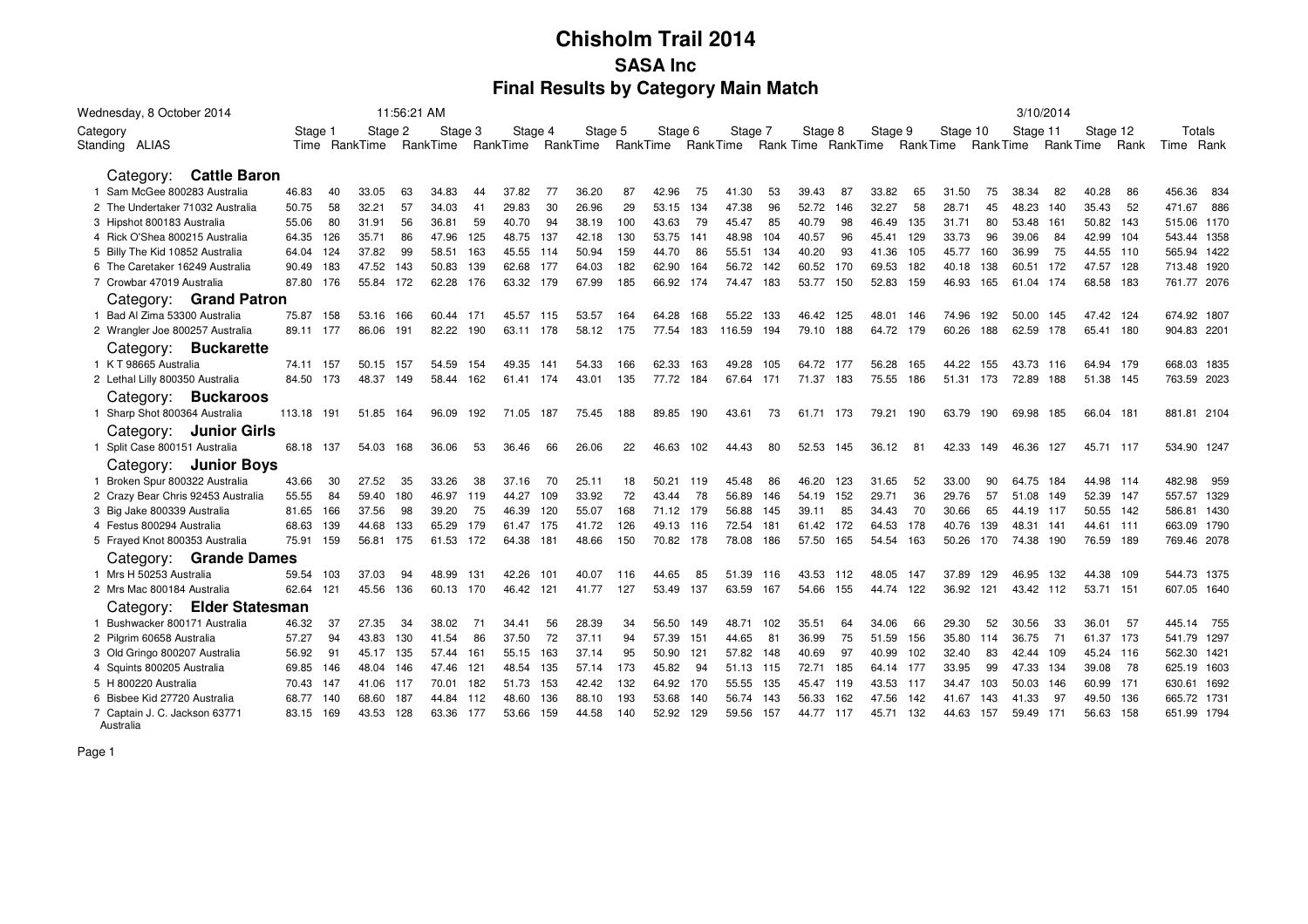| Wednesday, 8 October 2014             |               |               | 11:56:22 AM |          |     |          |     |                            |     |         |     |         |     |         |     |                             |     |          |     |           | 3/10/2014 |            |      |                |
|---------------------------------------|---------------|---------------|-------------|----------|-----|----------|-----|----------------------------|-----|---------|-----|---------|-----|---------|-----|-----------------------------|-----|----------|-----|-----------|-----------|------------|------|----------------|
| Category                              | Stage 1       |               | Stage 2     | Stage 3  |     | Stage 4  |     | Stage 5                    |     | Stage 6 |     | Stage 7 |     | Stage 8 |     | Stage 9                     |     | Stage 10 |     | Stage 11  |           | Stage 12   |      | Totals         |
| Standing ALIAS                        |               | Time RankTime |             | RankTime |     | RankTime |     | RankTime RankTime RankTime |     |         |     |         |     |         |     | Rank Time RankTime RankTime |     |          |     | Rank Time |           | Rank Time  | Rank | Time Rank      |
|                                       |               |               |             |          |     |          |     |                            |     |         |     |         |     |         |     |                             |     |          |     |           |           |            |      |                |
| <b>Ladies Senior</b><br>Category:     |               |               |             |          |     |          |     |                            |     |         |     |         |     |         |     |                             |     |          |     |           |           |            |      |                |
| 1 Alvira Sullivan Earp 4300 Australia | 55.02<br>79   | 47.91         | 144         | 34.92    | 45  | 32.46    | 41  | 27.84                      | 32  | 36.93   | 42  | 40.88   | 51  | 34.39   | 54  | 29.62                       | 35  | 35.57    | 111 | 34.94     | 59        | 33.96      | 42   | 444.44<br>735  |
| 2 Arizona Pearl 800172 Australia      | 122<br>62.86  | 40.28         | 113         | 41.87    | 89  | 47.75    | 132 | 33.38                      | 68  | 43.63   | 79  | 49.75   | 108 | 36.04   | 71  | 45.46                       | 130 | 30.78    | 67  | 40.91     | 94        | 38.52      | 74   | 511.23 1147    |
| 3 Dakota Dawn 800229 Australia        | 59.37<br>102  | 36.93         | 92          | 42.15    | 93  | 42.74    | 103 | 65.52                      | 184 | 46.95   | 105 | 49.93   | 111 | 47.57   | 131 | 68.59                       | 181 | 34.96    | 106 | 41.26     | 96        | 47.52      | 127  | 583.49 1431    |
| 4 O. K. Carol 17112 Australia         | 57.40<br>97   | 37.96         | 102         | 53.38    | 148 | 46.49    | 123 | 38.21                      | 101 | 89.01   | 189 | 52.47   | 124 | 49.85   | 140 | 48.50                       | 149 | 39.44    | 135 | 47.98     | 137       | 38.08      | 70   | 598.77 1515    |
| 5 Zerelda James 7271 Australia        | 88<br>56.31   | 37.50         | 97          | 42.07    | 92  | 57.21    | 168 | 48.31                      | 147 | 52.73   | 128 | 53.99   | 130 | 41.53   | 104 | 59.14                       | 173 | 43.54    | 153 | 41.85     | 104       | 49.74 137  |      | 583.92 1521    |
| Senior<br>Category:                   |               |               |             |          |     |          |     |                            |     |         |     |         |     |         |     |                             |     |          |     |           |           |            |      |                |
| 1 Ricochet 29989 Oklahoma             | 37.02<br>13   | 21.38         |             | 35.90    | 52  | 25.70    | 14  | 23.99                      | 10  | 30.01   | 14  | 31.41   | 14  | 39.69   | 90  | 27.22                       | 24  | 22.26    | 10  | 41.08     | 95        | 28.18      | 18   | 363.84<br>361  |
| 2 Deslaredo 91085 Australia           | 52<br>49.55   | 25.57         | 28          | 32.71    | 36  | 31.19    | 33  | 28.21                      | 33  | 32.64   | 23  | 41.35   | 54  | 32.85   | 44  | 30.71                       | 42  | 26.15    | 31  | 30.26     | 31        | 35.80      | 55   | 396.99<br>462  |
| 3 Painted Mohawk 77785 Australia      | 23<br>41.93   | 23.95         | 15          | 29.79    | 19  | 29.98    | 31  | 34.10                      | 74  | 39.10   | 56  | 34.59   | 22  | 30.92   | 34  | 28.04                       | 27  | 25.20    | 30  | 42.37     | 108       | 32.40      | 37   | 392.37<br>476  |
| 4 Slade Ortega 86956 Australia        | 87<br>56.26   | 36.81         | 91          | 39.25    | 76  | 52.08    | 155 | 34.37                      | 78  | 38.66   | 54  | 42.99   | 69  | 35.35   | 62  | 39.78                       | 97  | 29.94    | 59  | 39.93     | 85        | 50.00      | 138  | 495.42 1051    |
| 5 Grizzly James 800351 Australia      | 55.25<br>82   | 34.39         | 76          | 41.85    | 88  | 37.12    | 69  | 38.89                      | 109 | 44.74   | 87  | 47.67   | 98  | 44.67   | 116 | 36.58                       | 85  | 32.57    | 85  | 40.66     | 93        | 40.36      | 87   | 494.75 1075    |
| 6 The Bandit 82940 Australia          | 118<br>62.22  | 28.59         | 38          | 52.78    | 145 | 47.72    | 131 | 41.93                      | 128 | 37.85   | 47  | 40.63   | 50  | 45.30   | 118 | 36.17                       | 82  | 30.81    | 68  | 40.17     | 90        | 38.44      | 72   | 502.61 1087    |
| 7 R.U. Shy 800218 Australia           | 56.69<br>89   | 35.12         | 81          | 44.34    | 107 | 44.86    | 112 | 36.17                      | 86  | 45.94   | 96  | 43.96   | 76  | 58.75   | 169 | 42.20                       | 108 | 32.37    | 82  | 44.48     | 119       | 57.78      | 165  | 542.66 1290    |
| 8 Pasquinel 59546 Australia           | 51.78<br>62   | 64.77         | 185         | 46.18    | 116 | 37.72    | 75  | 55.41                      | 169 | 53.03   | 131 | 51.93   | 118 | 54.48   | 153 | 41.05                       | 103 | 34.43    | 102 | 53.88     | 163       | 42.92      | 101  | 587.58 1478    |
| 9 Trail Rider 87465 Australia         | 82.88<br>168  | 32.30         | 58          | 50.02    | 136 | 49.71    | 143 | 42.23                      | 131 | 62.13   | 162 | 47.88   | 99  | 53.44   | 149 | 41.77                       | 106 | 35.03    | 108 | 53.43     | 159       | 63.85 176  |      | 614.67 1595    |
| 10 War Horse 800363 Australia         | 95<br>57.34   | 57.54         | 177         | 57.32    | 160 | 51.62    | 152 | 38.45                      | 103 | 63.93   | 166 | 52.28   | 121 | 50.12   | 141 | 46.62                       | 136 | 43.72    | 154 | 52.35     | 153       | 57.99      | 166  | 629.28 1724    |
| Gypsy Kid 84910 Virginia<br>11        | 82.40<br>167  | 48.16         | 147         | 59.70    | 168 | 59.52    | 170 | 55.56                      | 170 | 66.29   | 171 | 69.08   | 178 | 56.44   | 163 | 43.24                       | 114 | 41.87    | 144 | 44.25     | 118       | 51.93 146  |      | 678.44 1856    |
| 202 Range Cowboy 800324 Australia     | 999.00 202    | 999.00        | 202         | 999.00   | 202 | 999.00   | 202 | 999.00                     | 202 | 999.00  | 202 | 999.00  | 202 | 999.00  | 202 | 999.00                      | 202 | 999.00   | 202 | 999.00    | 202       | 999.00 202 |      | 11.988.00 2424 |
| Category: Ladies Silver Senior        |               |               |             |          |     |          |     |                            |     |         |     |         |     |         |     |                             |     |          |     |           |           |            |      |                |
| 202 Rea Coyle 800216 Australia        | 999.99<br>202 | 999.99        | 202         | 999.99   | 202 | 999.99   | 202 | 999.99                     | 202 | 999.99  | 202 | 999.99  | 202 | 999.99  | 202 | 999.99                      | 202 | 999.99   | 202 | 999.99    | 202       | 999.99     | 202  | 11.999.88 2424 |
| Category: Silver Senior               |               |               |             |          |     |          |     |                            |     |         |     |         |     |         |     |                             |     |          |     |           |           |            |      |                |
| 1 John Slocum 86732 Australia         | 34.92<br>6    | 35.31         | 83          | 26.70    | 10  | 25.65    | 13  | 36.82                      | 92  | 31.05   | 17  | 37.89   | 37  | 23.38   |     | 32.52                       | 59  | 23.95    | 22  | 33.13     | 45        | 24.34      | 5    | 365.66<br>396  |
| 2 Durango Kid 800230 Australia        | 85<br>55.70   | 25.36         | 26          | 32.32    | 29  | 32.07    | 37  | 28.82                      | 41  | 41.51   | 65  | 37.12   | 31  | 36.27   | 72  | 27.77                       | 25  | 27.78    | 38  | 48.15     | 139       | 31.36      | 32   | 424.23<br>620  |
| 3 Rooster Cockburn 11791              | 36<br>46.10   | 26.07         | 29          | 31.26    | 23  | 33.51    | 49  | 39.42                      | 114 | 39.58   | 58  | 34.65   | 24  | 30.00   | 28  | 31.06                       | 47  | 29.76    | 57  | 46.83     | 131       | 38.77      | 77   | 673<br>427.01  |
| Australia                             |               |               |             |          |     |          |     |                            |     |         |     |         |     |         |     |                             |     |          |     |           |           |            |      |                |
| 4 Dug Deeper 27070 Australia          | 53.63<br>71   | 33.91         | 74          | 39.39    | 78  | 38.69    | 82  | 40.49                      | 119 | 46.64   | 103 | 52.09   | 119 | 37.60   | 79  | 30.27                       | 39  | 29.11    | 49  | 52.38     | 154       | 38.10      | 71   | 492.30 1038    |
| 5 Blaze A Trail 25422 Australia       | 92.35<br>185  | 39.55         | 109         | 40.35    | 80  | 37.59    | 74  | 37.85                      | 99  | 37.18   | 43  | 55.86   | 137 | 33.89   | 52  | 43.29                       | 115 | 29.14    | 50  | 40.15     | 89        | 40.85      | 89   | 528.05 1122    |
| 6 Dutch Henry 10340 Australia         | 69.03<br>142  | 33.38         | -67         | 43.22    | 97  | 50.67    | 148 | 37.10                      | 93  | 53.00   | 130 | 45.77   | 88  | 36.91   | 74  | 42.59                       | 112 | 32.60    | 86  | 33.63     | -50       | 40.02      | 85   | 517.92 1172    |
| 7 Pistol Peter 800298 Australia       | 61.80 115     | 55.52         | 171         | 47.79    | 123 | 35.15    | 59  | 45.44                      | 142 | 53.39   | 136 | 45.79   | 89  | 58.30   | 167 | 43.43                       | 116 | 36.43    | 117 | 53.39     | 158       | 42.69      | 96   | 579.12 1489    |
| 8 Coachman 800154 Australia           | 61.30 112     | 46.15         | 138         | 50.97    | 141 | 40.91    | 95  | 37.46                      | 97  | 53.92   | 142 | 60.70   | 159 | 43.48   | 111 | 42.84                       | 113 | 61.89    | 189 | 46.53     | 128       | 49.32      | 133  | 595.47 1558    |
| 9 Phil Graves 62049 Australia         | 134.01<br>194 | 63.42         | 184         | 55.99    | 155 | 46.76    | 124 | 64.56                      | 183 | 69.35   | 177 | 53.15   | 127 | 53.00   | 147 | 46.80                       | 137 | 45.18    | 158 | 57.15     | 169       | 57.03      | 159  | 746.40 1914    |
| 10 Dakota Dennis 97670 Australia      | 89.53 178     | 47.97         | 145         | 57.09    | 159 | 50.04    | 144 | 48.54                      | 149 | 69.08   | 176 | 115.54  | 193 | 68.85   | 181 | 62.86                       | 176 | 59.77    | 186 | 63.65     | 180       | 76.34      | 188  | 809.26 2055    |
| 11 Wild Card Willie 99141 Australia   | 164<br>81.16  | 100.57        | 195         | 81.34    | 189 | 64.04    | 180 | 60.73                      | 178 | 58.94   | 155 | 95.33   | 190 | 71.67   | 184 | 82.26                       | 191 | 59.23    | 185 | 83.06     | 193       | 58.31      | 167  | 896.64 2171    |
| <b>B Western Ladies</b><br>Category:  |               |               |             |          |     |          |     |                            |     |         |     |         |     |         |     |                             |     |          |     |           |           |            |      |                |
| 1 Ruby Redsmoke 48421 New<br>Zealand  | 46.47<br>38   | 25.23         | 23          | 28.58    | 15  | 27.16    | 17  | 24.89                      | 17  | 30.17   | 15  | 40.37   | 49  | 30.19   | 30  | 25.04                       | 14  | 21.78    | 9   | 25.31     | 14        | 29.38      | 23   | 354.57<br>264  |
| 2 Miss Chevious 800166 Australia      | 53.69<br>74   | 27.28         | 33          | 35.81    | 51  | 35.30    | 60  | 30.16                      | 49  | 43.22   | 77  | 43.34   | 70  | 30.97   | 35  | 29.22                       | 32  | 33.57    | 94  | 40.12     | 87        | 39.08      | 78   | 441.76<br>740  |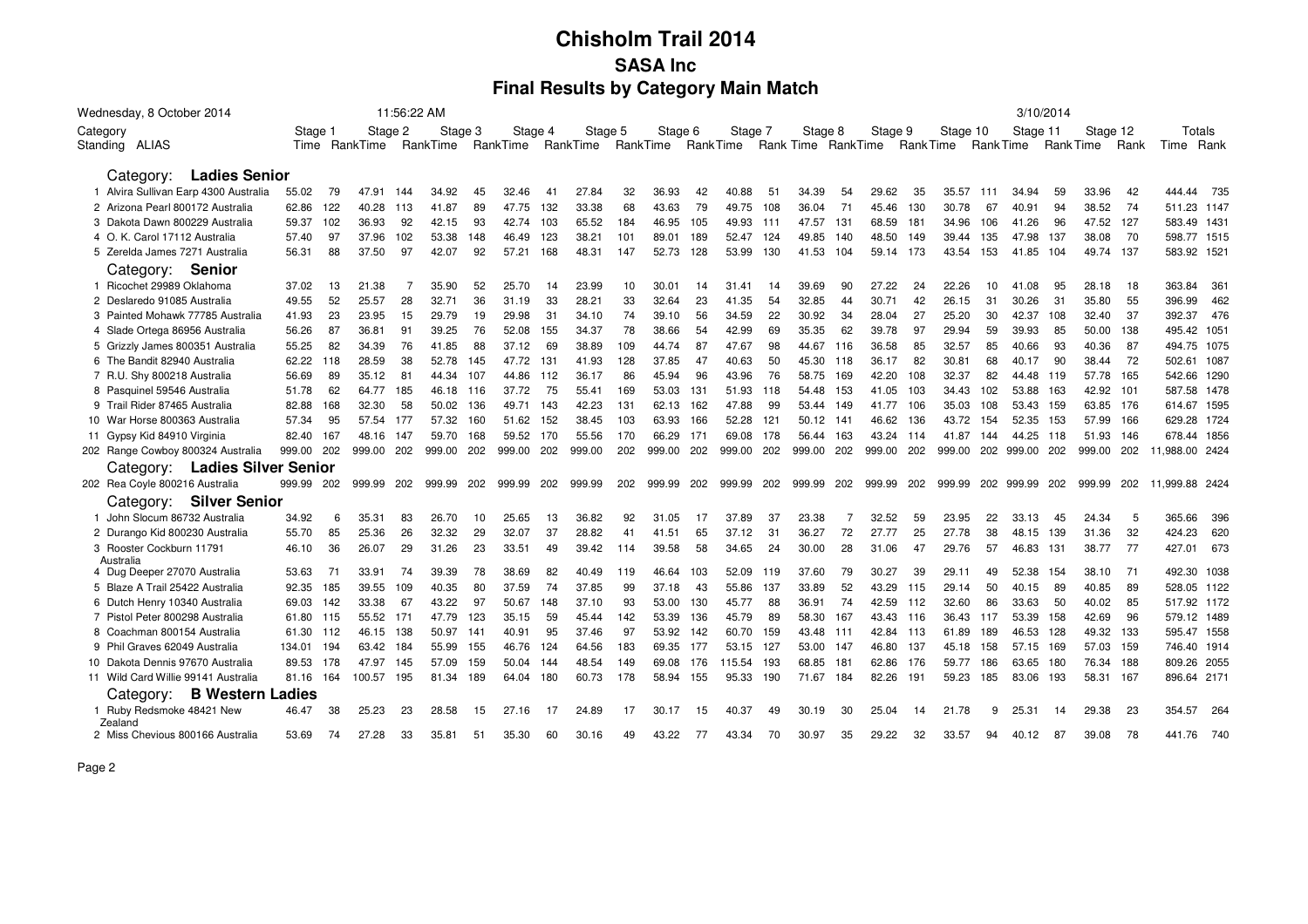| Wednesday, 8 October 2014                  |           |     |               | 11:56:23 AM |          |     |         |     |                                     |     |         |     |         |     |         |     |                             |     |          |           |          | 3/10/2014 |           |      |               |
|--------------------------------------------|-----------|-----|---------------|-------------|----------|-----|---------|-----|-------------------------------------|-----|---------|-----|---------|-----|---------|-----|-----------------------------|-----|----------|-----------|----------|-----------|-----------|------|---------------|
| Category                                   | Stage 1   |     |               | Stage 2     | Stage 3  |     | Stage 4 |     | Stage 5                             |     | Stage 6 |     | Stage 7 |     | Stage 8 |     | Stage 9                     |     | Stage 10 |           | Stage 11 |           | Stage 12  |      | Totals        |
| Standing ALIAS                             |           |     | Time RankTime |             | RankTime |     |         |     | RankTime RankTime RankTime RankTime |     |         |     |         |     |         |     | Rank Time RankTime RankTime |     |          | Rank Time |          | Rank Time |           | Rank | Rank<br>Time  |
|                                            |           |     |               |             |          |     |         |     |                                     |     |         |     |         |     |         |     |                             |     |          |           |          |           |           |      |               |
| 3 Aspen Filly 50535 Colorado               | 85.73     | 175 | 48.68         | 152         | 51.89    | 144 | 35.49   | 61  | 50.23                               | 155 | 59.53   | 160 | 58.44   | 153 | 39.67   | 89  | 49.52                       | 151 | 38.20    | 130       | 41.67    | 101       | 41.26     | 91   | 600.31 1562   |
| 4 Katie Younger 61370 Australia            | 89.61     | 179 | 59.29         | 179         | 59.91    | 169 | 69.21   | 185 | 60.28                               | 177 | 81.68   | 187 | 76.37   | 185 | 69.23   | 182 | 57.12                       | 169 | 55.73    | 182       | 63.52    | 179       | 77.18 190 |      | 819.13 2163   |
| Category: <b>B Western</b>                 |           |     |               |             |          |     |         |     |                                     |     |         |     |         |     |         |     |                             |     |          |           |          |           |           |      |               |
| 1 Mean Mongrel Matt 800320<br>Australia    | 45.49     | 35  | 23.21         | 11          | 32.40    | 31  | 32.81   | 45  | 28.60                               | 37  | 32.37   | 20  | 37.45   | 33  | 27.00   | 12  | 25.02                       | 13  | 28.00    | 40        | 29.73    | 28        | 38.52     | -73  | 380.60 378    |
| 2 Aspen Wrangler 50536 Colorado            | 49.06     | 50  | 34.47         | 77          | 41.74    | 87  | 31.53   | 35  | 38.52                               | 105 | 37.45   | 45  | 41.39   | 55  | 38.99   | 83  | 28.74                       | 31  | 33.63    | 95        | 35.16    | 60        | 42.77     | 100  | 453.45<br>823 |
| 3 Robb & Co 61369 Australia                | 48.62     | 48  | 31.65         | 53          | 37.55    | 64  | 38.52   | 79  | 34.29                               | 76  | 47.52   | 110 | 61.71   | 164 | 55.65   | 159 | 30.83                       | 45  | 30.82    | 69        | 33.31    | 47        | 36.98     | 62   | 976<br>487.45 |
| 4 Duke Canon 800359 Australia              | 52.25     | 68  | 34.87         | 80          | 39.29    | 77  | 51.20   | 150 | 31.74                               | 56  | 46.60   | 101 | 45.35   | 84  | 35.00   | 60  | 36.54                       | 84  | 41.00    | 140       | 35.83    | 63        | 43.83     | 107  | 493.50 1070   |
| 5 Mister Longcolt 81745 Australia          | 64.73     | 128 | 54.53         | 169         | 77.87    | 188 | 51.94   | 154 | 48.38                               | 148 | 52.01   | 126 | 52.37   | 123 | 56.94   | 164 | 60.17                       | 174 | 41.97    | 145       | 45.22    | 121       | 57.33     | 163  | 663.46 1803   |
| 6 Buckle Bob 800360 Australia              | 133.94    | 193 | 95.27         | 193         | 112.23   | 194 | 74.56   | 188 | 72.91                               | 186 | 123.71  | 195 | 98.36   | 191 | 87.05   | 192 | 117.42                      | 195 | 83.24    | 193       | 85.39    | 194       | 88.53     | 193  | 1,172.61 2307 |
| Category: Senior Duelist                   |           |     |               |             |          |     |         |     |                                     |     |         |     |         |     |         |     |                             |     |          |           |          |           |           |      |               |
| 1 Jack Hays 64901 Australia                | 50.58     | 57  | 39.01         | 107         | 37.13    | 62  | 33.98   | 53  | 29.62                               | 44  | 48.52   | 112 | 55.91   | 138 | 31.65   | -41 | 35.27                       | 77  | 36.44    | 118       | 30.39    | 32        | 37.12     | 64   | 465.62<br>905 |
| 2 C. T. M. 54867 Australia                 | 47.33     | 44  | 38.52         | 105         | 36.40    | 56  | 45.33   | 113 | 33.03                               | 65  | 48.78   | 114 | 42.08   | 60  | 43.29   | 110 | 45.77                       | 133 | 35.01    | 107       | 31.69    | 38        | 43.99     | 108  | 491.22 1053   |
| 3 Capt. Augustus McCrae 26909<br>Australia | 59.74     | 104 | 33.90         | 73          | 44.09    | 106 | 43.08   | 106 | 36.76                               | 91  | 42.43   | 72  | 50.36   | 113 | 41.56   | 105 | 36.92                       | 88  | 37.30    | 122       | 39.97    | 86        | 40.84     | 88   | 506.95 1154   |
| 4 Virgil (Morg) Earp 4299 Australia        | 61.12 110 |     | 31.84         | 55          | 43.75    | 104 | 36.20   | 64  | 29.64                               | 45  | 42.80   | 74  | 61.57   | 162 | 46.13   | 122 | 38.02                       | 91  | 32.98    | 89        | 46.56    | 129       | 45.96     | 119  | 516.57 1164   |
| 5 Cummo 90387 Australia                    | 57.46     | 98  | 52.94         | 165         | 48.87    | 129 | 40.93   | 96  | 39.14                               | 110 | 41.88   | 68  | 69.02   | 177 | 54.48   | 153 | 38.59                       | 92  | 34.57    | 104       | 37.18    | 77        | 47.45     | 125  | 562.51 1394   |
| 6 Fox 800212 Australia                     | 60.88     | 109 | 46.63         | 139         | 56.56    | 157 | 44.83   | 111 | 34.30                               | 77  | 59.40   | 159 | 63.31   | 166 | 43.01   | 109 | 38.70                       | 93  | 35.89    | 115       | 45.49    | 122       | 49.24     | 132  | 578.24 1489   |
| 7 Hoss Bess 10869 Australia                | 90.53     | 184 | 48.89         | 153         | 43.30    | 99  | 50.08   | 145 | 39.47                               | 115 | 50.85   | 120 | 52.34   | 122 | 48.39   | 136 | 40.09                       | 98  | 49.99    | 169       | 43.54    | 114       | 42.15     | 93   | 599.62 1548   |
| Category: Frontier Cartridge               |           |     |               |             |          |     |         |     |                                     |     |         |     |         |     |         |     |                             |     |          |           |          |           |           |      |               |
| 1 Joe Kidd 55819 Australia                 | 47.63     | 47  | 39.85         | 112         | 45.85    | 115 | 29.25   | 27  | 26.88                               | 28  | 33.93   | 30  | 31.29   | 12  | 35.39   | 63  | 28.14                       | 28  | 24.35    | 23        | 36.02    | 65        | 30.59     | 29   | 409.17<br>579 |
| 2 Lobo 4890 Australia                      | 42.43     | 26  | 28.41         | 37          | 36.36    | 55  | 37.73   | 76  | 36.65                               | 88  | 36.84   | 40  | 38.44   | 39  | 39.60   | 88  | 29.56                       | 34  | 29.31    | 53        | 29.89    | 29        | 35.06     | 51   | 420.28<br>616 |
| 3 Cisco 800167 Australia                   | 51.81     | 64  | 26.54         | 30          | 33.40    | 39  | 30.64   | 32  | 38.56                               | 106 | 33.37   | 27  | 42.43   | 62  | 37.52   | 76  | 29.26                       | 33  | 30.87    | 70        | 36.10    | 66        | 36.43     | 58   | 426.93<br>663 |
| 4 Winchester 800282 Australia              | 57.10     | 92  | 27.96         | 36          | 61.58    | 173 | 28.74   | 25  | 76.60                               | 189 | 47.10   | 106 | 35.36   | 27  | 30.23   | 31  | 34.69                       | 73  | 30.67    | 66        | 29.23    | 26        | 33.27     | 38   | 882<br>492.53 |
| 5 Doc Emmett Brown 800237<br>Australia     | 65.17     | 131 | 46.88         | 141         | 40.99    | 83  | 45.92   | 118 | 33.41                               | 69  | 45.65   | 92  | 51.89   | 117 | 34.63   | 56  | 31.56                       | 50  | 29.16    | 51        | 33.96    | 53        | 31.94     | 35   | 996<br>491.16 |
| 6 Clog Wog 800276 Australia                | 62.62     | 120 | 33.10         | 65          | 42.81    | 96  | 55.71   | 165 | 35.75                               | 85  | 51.17   | 123 | 44.98   | 82  | 56.23   | 160 | 34.32                       | 69  | 50.89    | 172       | 49.27    | 143       | 34.96     | 49   | 551.81 1329   |
| 7 El Hombre 800340 Australia               | 81.35     | 165 | 31.66         | 54          | 70.18    | 183 | 48.35   | 134 | 37.37                               | 96  | 59.19   | 158 | 50.62   | 114 | 51.01   | 142 | 47.25                       | 140 | 36.75    | 120       | 42.69    | 110       | 77.79     | 191  | 634.21 1607   |
| 202 Renegade Ty 84941 Australia            | 114.03    | 202 | 91.94         | 202         | 999.00   | 202 | 999.00  | 202 | 999.00                              | 202 | 999.00  | 202 | 94.81   | 202 | 92.74   | 202 | 93.49                       | 202 | 87.97    | 202       | 86.63    | 202       | 94.19     | 202  | 4,751.80 2424 |
| Category: Frontiersman                     |           |     |               |             |          |     |         |     |                                     |     |         |     |         |     |         |     |                             |     |          |           |          |           |           |      |               |
| 1 Charlie Hart 20132 Australia             | 51.07     | 59  | 36.69         | 90          | 37.73    | 67  | 34.32   | 55  | 30.91                               | 52  | 36.76   | 39  | 42.41   | 61  | 31.49   | 39  | 32.15                       | 55  | 29.08    | 48        | 30.71    | 34        | 42.08     | 92   | 435.40<br>691 |
| 2 Grizzly Wright 800336 Australia          | 73.73     | 156 | 35.90         | 88          | 43.94    | 105 | 50.34   | 146 | 50.74                               | 158 | 41.02   | 63  | 45.16   | 83  | 33.82   | 51  | 48.17                       | 148 | 52.22    | 176       | 43.68    | 115       | 42.66     | 95   | 561.38 1384   |
| 3 Mud 51823 Australia                      | 65.60     | 133 | 35.29         | 82          | 49.72    | 134 | 45.71   | 116 | 54.07                               | 165 | 48.34   | 111 | 64.97   | 168 | 47.09   | 128 | 49.45                       | 150 | 34.14    | 101       | 43.08    | 111       | 45.88     | 118  | 583.34 1517   |
| 4 Sidewinder Sam 800155<br>Australia       | 55.15     | 81  | 55.36         | 170         | 75.39    | 186 | 55.71   | 165 | 54.77                               | 167 | 53.05   | 132 | 61.69   | 163 | 47.10   | 129 | 99.40                       | 193 | 49.30    | 168       | 54.63    | 165       | 54.25     | 153  | 715.80 1872   |
| 5 Regulator 11175 Australia                | 90.19     | 182 | 66.75         | 186         | 113.54   | 195 | 54.66   | 161 | 82.24                               | 191 | 75.97   | 182 | 59.41   | 156 | 56.30   | 161 | 56.69                       | 167 | 48.50    | 167       | 80.64    | 191       | 56.00 157 |      | 840.89 2096   |
| 6 Big Bad John 56136 Australia             | 83.43 170 |     | 100.40        | 194         | 76.53    | 187 | 84.38   | 191 | 167.29                              | 194 | 71.83   | 180 | 70.48   | 180 | 106.14  | 195 | 83.74                       | 192 | 59.21    | 184       | 55.73    | 166       | 58.41     | 168  | 1,017.57 2201 |
| Category: Classic Cowgirl                  |           |     |               |             |          |     |         |     |                                     |     |         |     |         |     |         |     |                             |     |          |           |          |           |           |      |               |
| 1 Montana Lily 57113 Australia             | 72.68     | 154 | 44.58         | 132         | 59.28    | 166 | 48.01   | 133 | 52.28                               | 162 | 91.42   | 191 | 56.18   | 140 | 63.28   | 174 | 50.04                       | 152 | 53.43    | 178       | 41.71    | 102       | 95.24     | 194  | 728.13 1878   |
| Category: Classic Cowboy                   |           |     |               |             |          |     |         |     |                                     |     |         |     |         |     |         |     |                             |     |          |           |          |           |           |      |               |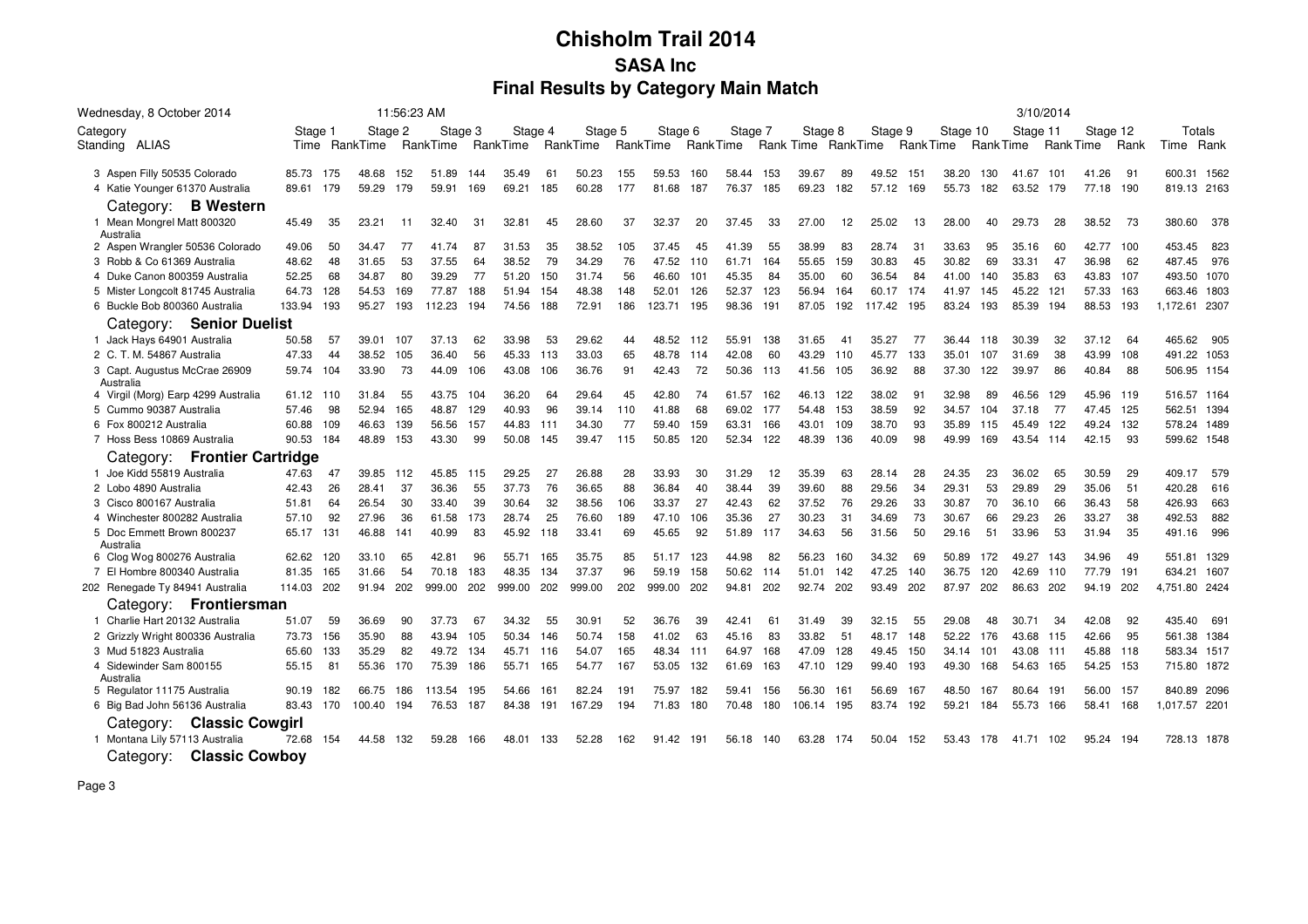|          | Wednesday, 8 October 2014                  |           |       |               |      | 11:56:24 AM |     |          |     |          |     |          |     |          |     |           |     |          |                 |          |     | 3/10/2014 |     |           |      |                |      |
|----------|--------------------------------------------|-----------|-------|---------------|------|-------------|-----|----------|-----|----------|-----|----------|-----|----------|-----|-----------|-----|----------|-----------------|----------|-----|-----------|-----|-----------|------|----------------|------|
| Category |                                            | Stage 1   |       | Stage 2       |      | Stage 3     |     | Stage 4  |     | Stage 5  |     | Stage 6  |     | Stage 7  |     | Stage 8   |     | Stage 9  |                 | Stage 10 |     | Stage 11  |     | Stage 12  |      | Totals         |      |
|          | Standing ALIAS                             |           |       | Time RankTime |      | RankTime    |     | RankTime |     | RankTime |     | RankTime |     | RankTime |     | Rank Time |     | RankTime | <b>RankTime</b> |          |     | Rank Time |     | Rank Time | Rank | Time           | Rank |
|          | 1 Deadwood 800174 Australia                | 54.31     | 77    | 28.71         | 40   | 37.72       | 66  | 33.65    | 52  | 33.45    | 70  | 42.03    | 69  | 40.18    | 48  | 34.29     | 53  | 40.92    | 101             | 29.57    | 55  | 33.80     | 51  | 37.77     | 68   | 446.40         | 750  |
|          | 2 Long Haired Jim 25631 Australia          | 45.31     | 34    | 37.04         | 95   | 37.94       | 70  | 33.59    | 50  | 38.58    | 107 | 46.50    | 98  | 42.69    | 66  | 37.82     | 81  | 32.17    | 56              | 31.70    | 78  | 38.15     | 79  | 43.77     | 106  | 465.26         | 920  |
|          | 3 Russell Err 800192 Australia             | 52.00     | 67    | 39.69         | 111  | 37.34       | 63  | 53.31    | 158 | 33.87    | 71  | 53.17    | 135 | 42.44    | 63  | 29.78     | 27  | 37.06    | 89              | 28.17    | 43  | 31.82     | 39  | 36.67     | 60   | 475.32         | 926  |
|          | 4 Carter Moss 800180 Australia             | 60.21     | 106   | 32.67         | 59   | 49.11       | 132 | 40.09    | 91  | 34.55    | 79  | 44.16    | 83  | 44.00    | 78  | 34.96     | 59  | 35.07    | 75              | 31.51    | 76  | 34.14     | 55  | 37.28     | 66   | 477.75         | 959  |
|          | 5 Buster Giggs 800366 Australia            | 50.40     | 54    | 41.23         | 118  | 41.91       | 90  | 49.11    | 138 | 34.09    | 73  | 43.64    | 81  | 43.47    | 71  | 41.68     | 107 | 36.83    | 87              | 33.41    | 93  | 36.92     | 72  | 43.74     | 105  | 496.43         | 1089 |
|          | 6 Ranger 97011 Australia                   | 47.35     | 45    | 41.54         | 121  | 37.82       | 69  | 38.89    | 84  | 47.95    | 146 | 42.65    | 73  | 41.87    | 59  | 34.74     | 58  | 50.79    | 154             | 46.85    | 164 | 41.38     | 99  | 45.20     | 115  | 517.03 1187    |      |
|          | 7 Will Penny 10848 Australia               | 60.35     | 107   | 38.09         | 103  | 44.58       | 109 | 39.24    | 87  | 39.27    | 112 | 51.16    | 122 | 45.48    | 86  | 38.99     | 83  | 46.15    | 134             | 39.69    | 136 | 34.73     | 56  | 42.92     | 101  | 520.65 1236    |      |
|          | 8 Doc Carnegie 92451 Australia             | 69.27     | 144   | 57.54         | 177  | 59.54       | 167 | 52.22    | 156 | 46.17    | 144 | 57.75    | 152 | 67.99    | 172 | 45.74     | 120 | 69.97    | 184             | 38.25    | 131 | 62.31     | 177 | 50.06     | 139  | 676.81 1863    |      |
|          | 9 Gypsy 90388 Australia                    | 83.51     | - 171 | 56.26         | 173  | 63.65       | 178 | 60.39    | 173 | 57.98    | 174 | 61.32    | 161 | 69.26    | 179 | 55.19     | 157 | 61.89    | 175             | 60.17    | 187 | 73.92     | 189 | 66.76     | 182  | 770.30 2099    |      |
|          | 202 Col. T. Chester 800327 Australia       | 999.00    | 202   | 999.00        | 202  | 999.00      | 202 | 999.00   | 202 | 999.00   | 202 | 999.90   | 202 | 999.00   | 202 | 999.00    | 202 | 999.00   | 202             | 999.00   | 202 | 999.00    | 202 | 999.00    | 202  | 11.988.90 2424 |      |
|          | 202 Slick 38609 Australia                  | 999.00    | 202   | 999.00        | 202  | 999.00      | 202 | 999.00   | 202 | 999.00   | 202 | 999.90   | 202 | 999.00   | 202 | 999.00    | 202 | 999.00   | 202             | 999.00   | 202 | 999.00    | 202 | 999.00    | 202  | 11,988.90 2424 |      |
|          | Category: Ladies Gun Fighter               |           |       |               |      |             |     |          |     |          |     |          |     |          |     |           |     |          |                 |          |     |           |     |           |      |                |      |
|          | 1 Sister Sarah Carnegie 92452<br>Australia | 66.52 134 |       | 42.06         | 122  | 53.75       | 151 | 47.22    | 128 | 39.22    | 111 | 45.64    | 91  | 52.49    | 125 | 37.59     | 78  | 54.49    | 162             | 42.08    | 146 | 47.95     | 136 | 50.97     | 144  | 579.98 1528    |      |
|          | <b>Gun Fighter</b><br>Category:            |           |       |               |      |             |     |          |     |          |     |          |     |          |     |           |     |          |                 |          |     |           |     |           |      |                |      |
|          | 1 Bindi 800185 Australia                   | 36.28     | 9     | 20.31         | 6    | 36.57       | 58  | 27.24    | 18  | 24.19    | 11  | 33.26    | 26  | 29.03    | 6   | 24.33     | 9   | 27.03    | 23              | 25.16    | 29  | 26.86     | 18  | 31.52     | 34   | 341.78         | 247  |
|          | 2 Kilburnie Kid 93473 Australia            | 39.88     | 18    | 21.91         | 9    | 45.01       | 113 | 23.82    | 8   | 27.73    | 31  | 41.00    | 62  | 30.25    | 8   | 28.82     | 20  | 21.33    | 5               | 22.90    | 16  | 23.26     | 9   | 31.48     | 33   | 357.39         | 332  |
|          | 3 Coyote 4899 Australia                    | 36.85     | 12    | 34.86         | 79   | 32.67       | 35  | 26.86    | 16  | 24.38    | 13  | 29.86    | 12  | 34.63    | 23  | 26.19     | 11  | 31.02    | 46              | 27.28    | 33  | 35.29     | 61  | 31.29     | 31   | 371.18         | 372  |
|          | 4 K. C. Woody 77699 Australia              | 45.00     | 33    | 23.16         | 10   | 34.37       | 42  | 32.80    | 44  | 34.10    | 74  | 36.23    | 37  | 37.55    | 34  | 36.47     | 73  | 42.34    | 110             | 31.69    | 77  | 40.50     | 92  | 33.40     | 40   | 427.61         | 666  |
|          | 5 Cole Thornton 4895 Australia             | 54.52     | 78    | 36.97         | 93   | 48.74       | 128 | 34.78    | 57  | 41.44    | 124 | 44.81    | 88  | 59.28    | 155 | 31.98     | 42  | 34.17    | 67              | 30.16    | 61  | 38.57     | 83  | 34.74     | 46   | 490.16 1022    |      |
|          | 6 Will E Doo 800168 Australia              | 57.23     | 93    | 37.95         | 101  | 47.83       | 124 | 49.20    | 140 | 50.21    | 154 | 53.55    | 138 | 57.92    | 150 | 40.97     | 101 | 47.66    | 143             | 37.71    | 127 | 41.96     | 106 | 48.60     | 130  | 570.79 1507    |      |
|          | 7 Rattles 36426 Australia                  | 71.75     | 153   | 40.34         | -114 | 43.50       | 101 | 42.87    | 104 | 41.46    | 125 | 56.73    | 150 | 52.12    | 120 | 47.73     | 134 | 109.71   | 194             | 31.82    | 81  | 46.16     | 123 | 59.63     | 169  | 643.82 1568    |      |
|          | 8 Sunrise Ned 83586 Australia              | 57.37     | 96    | 38.26         | 104  | 51.68       | 143 | 51.61    | 151 | 55.64    | 171 | 48.78    | 114 | 49.74    | 107 | 67.94     | 179 | 47.30    | 141             | 35.45    | 110 | 48.04     | 138 | 49.42     | 134  | 601.23 1588    |      |
|          | 9 Stan Wellback 800118 Australia           | 69.00     | 141   | 63.00         | 183  | 43.65       | 102 | 46.45    | 122 | 30.17    | 50  | 56.27    | 147 | 47.27    | 94  | 52.33     | 144 | 50.16    | 153             | 46.54    | 161 | 52.68     | 155 | 999.90    | 195  | 1,557.42 1647  |      |
|          | 202 Wallaby Jack 44062 Australia           | 999.00    | 202   | 999.00        | 202  | 999.00      | 202 | 999.00   | 202 | 999.00   | 202 | 999.00   | 202 | 999.00   | 202 | 999.00    | 202 | 999.00   | 202             | 999.00   | 202 | 999.00    | 202 | 999.00    | 202  | 11,988.00 2424 |      |
|          | 202 Bandicoot 800287 Australia             | 999.00    | 202   | 999.00        | 202  | 999.00      | 202 | 999.00   | 202 | 999.00   | 202 | 999.00   | 202 | 999.00   | 202 | 999.00    | 202 | 999.00   | 202             | 999.00   | 202 | 999.00    | 202 | 999.00    | 202  | 11,988.00 2424 |      |
|          | <b>Gun Fighter Senior</b><br>Category:     |           |       |               |      |             |     |          |     |          |     |          |     |          |     |           |     |          |                 |          |     |           |     |           |      |                |      |
|          | 1 Jesse James 1405 Australia               | 61.83     | 116   | 49.26         | 156  | 43.65       | 102 | 46.78    | 125 | 42.58    | 133 | 42.21    | 70  | 56.08    | 139 | 58.04     | 166 | 45.07    | 124             | 38.93    | 133 | 41.94     | 105 | 52.46     | 148  | 578.83 1517    |      |
|          | 2 Dusty Fog 53979 Australia                | 61.12     | 110   | 48.39         | 150  | 56.04       | 156 | 77.26    | 190 | 63.62    | 181 | 56.21    | 146 | 53.61    | 128 | 43.94     | 113 | 56.53    | 166             | 37.36    | 124 | 42.33     | 107 | 57.22     | 161  | 653.63 1732    |      |
|          | 3 Jackrabbit Johnny 800139                 | 64.85     | 130   | 43.03         | 126  | 59.26       | 165 | 57.74    | 169 | 38.48    | 104 | 68.24    | 175 | 55.55    | 135 | 49.63     | 139 | 47.75    | 144             | 37.30    | 122 | 53.44     | 160 | 61.07     | 172  | 636.34 174     |      |
|          | Australia                                  |           |       |               |      |             |     |          |     |          |     |          |     |          |     |           |     |          |                 |          |     |           |     |           |      |                |      |
|          | <b>Ladies Duelist</b><br>Category:         |           |       |               |      |             |     |          |     |          |     |          |     |          |     |           |     |          |                 |          |     |           |     |           |      |                |      |
|          | 1 Flipper 800219 Australia                 | 80.05     | 162   | 42.35         | 123  | 67.79       | 180 | 64.56    | 182 | 63.52    | 180 | 92.24    | 192 | 119.85   | 195 | 83.59     | 190 | 78.04    | 187             | 51.49    | 174 | 63.99     | 182 | 74.59     | 186  | 882.06 2133    |      |
|          | <b>Duelist</b><br>Category:                |           |       |               |      |             |     |          |     |          |     |          |     |          |     |           |     |          |                 |          |     |           |     |           |      |                |      |
|          | 1 Sam Balin 31217 Australia                | 39.96     | 19    | 40.75         | 116  | 41.47       | 84  | 28.90    | 26  | 26.53    | 26  | 33.77    | 29  | 39.90    | 45  | 30.48     | 32  | 31.23    | 48              | 30.95    | 71  | 29.17     | 25  | 35.80     | 55   | 408.91         | 576  |
|          | 2 Lane 800188 Australia                    | 40.59     | 21    | 25.28         | 24   | 30.27       | 20  | 38.65    | 81  | 35.62    | 84  | 43.14    | 76  | 46.32    | 93  | 45.75     | 121 | 28.57    | 29              | 42.08    | 146 | 29.05     | 24  | 30.52     | 28   | 435.84         | 747  |
|          | 3 Moonshine 800272 Australia               | 47.23     | 43    | 39.57         | 110  | 35.76       | 50  | 32.79    | 43  | 31.58    | 55  | 38.48    | 51  | 42.59    | 64  | 32.85     | 44  | 33.01    | 62              | 30.04    | 60  | 41.78     | 103 | 42.72     | 98   | 448.40         | 783  |
|          | 4 Ima Bigun 800344 New Zealand             | 49.96     | 53    | 33.10         | 65   | 42.41       | 95  | 39.23    | 85  | 32.38    | 61  | 38.03    | 49  | 43.91    | 75  | 41.93     | 108 | 36.81    | 86              | 29.47    | 54  | 41.38     | 99  | 35.45     | 53   | 464.06         | 883  |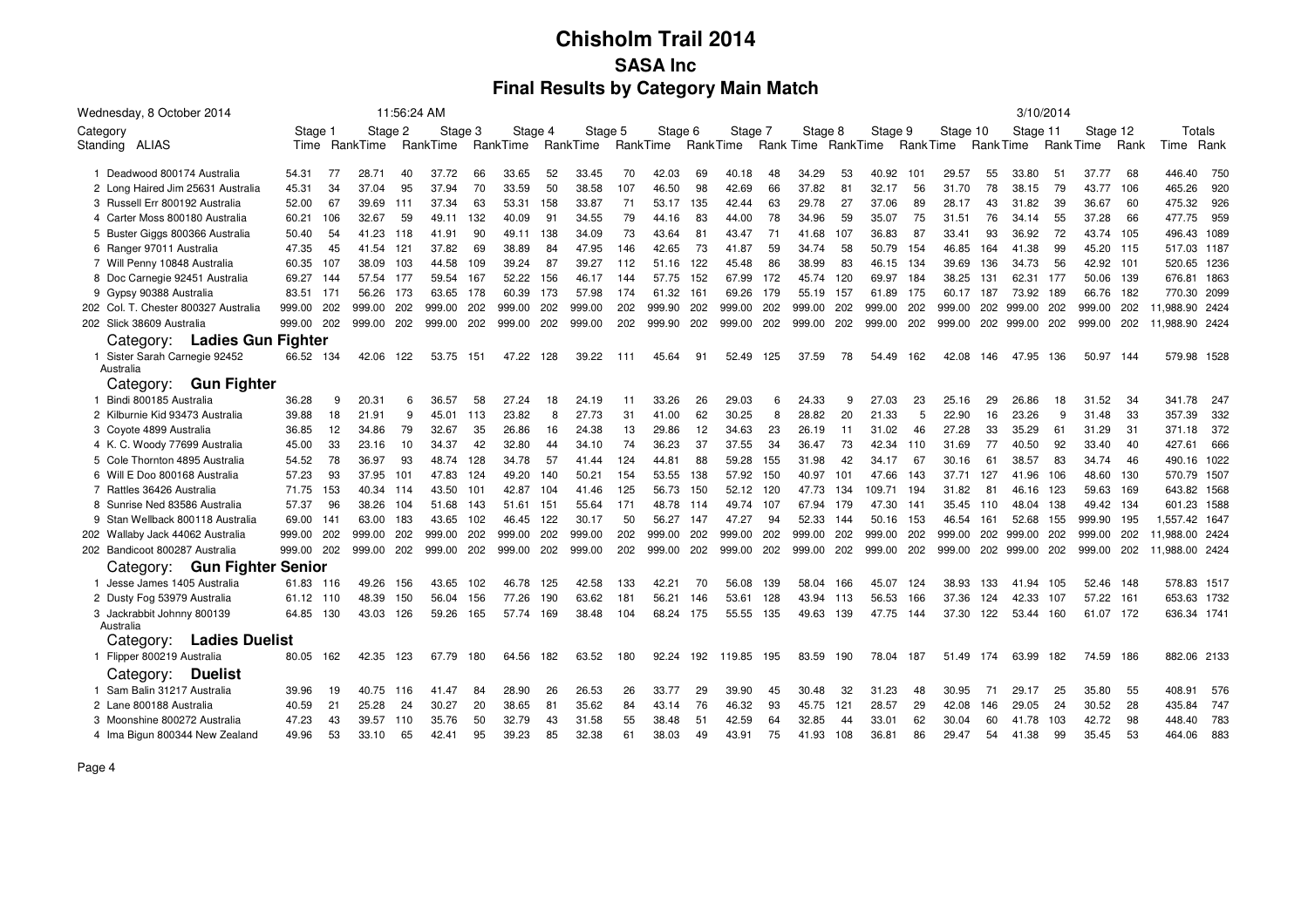| Wednesday, 8 October 2014                |        |     |          | 11:56:25 AM |          |                |          |                |          |                |          |                |         |     |                    |                |         |                 |          |                |          | 3/10/2014 |           |      |               |
|------------------------------------------|--------|-----|----------|-------------|----------|----------------|----------|----------------|----------|----------------|----------|----------------|---------|-----|--------------------|----------------|---------|-----------------|----------|----------------|----------|-----------|-----------|------|---------------|
| Category                                 | Stage  |     | Stage 2  |             | Stage 3  |                | Stage 4  |                | Stage 5  |                | Stage 6  |                | Stage 7 |     | Stage 8            |                | Stage 9 |                 | Stage 10 |                | Stage 11 |           | Stage 12  |      | Totals        |
| Standing ALIAS                           | Time   |     | RankTime |             | RankTime |                | RankTime |                | RankTime |                | RankTime | RankTime       |         |     | Rank Time RankTime |                |         | <b>RankTime</b> |          | Rank Time      |          | Rank Time |           | Rank | Time<br>Rank  |
|                                          |        |     |          |             |          |                |          |                |          |                |          |                |         |     |                    |                |         |                 |          |                |          |           |           |      |               |
| 5 Honk 800165 Australia                  | 53.68  | 73  | 57.00    | 176         | 39.16    | 74             | 42.97    | 105            | 43.80    | 137            | 43.67    | 82             | 58.24   | 152 | 40.34              | 95             | 39.22   | 95              | 31.14    | 74             | 33.83    | 52        | 42.72     | 98   | 525.77 1213   |
| 6 Phillips 800368 Australia              | 69.16  | 143 | 42.76    | 125         | 49.80    | 135            | 41.34    | 98             | 44.03    | 139            | 56.45    | 148            | 58.21   | 151 | 48.83              | 137            | 52.25   | 157             | 34.89    | 105            | 56.02    | 167       | 57.30     | 162  | 611.04 1667   |
| 7 Banjo Bill Jackson 800248<br>Australia | 102.02 | 189 | 60.78    | 182         | 53.63    | 150            | 43.51    | 107            | 45.35    | 141            | 58.12    | 153            | 54.80   | 132 | 85.66              | 191            | 55.49   | 164             | 42.55    | 150            | 46.29    | 125       | 50.52     | 141  | 698.72 1825   |
| 8 Tony Diablo 78283 Australia            | 65.58  | 132 | 56.34    | 174         | 61.83    | 174            | 38.53    | 80             | 40.33    | 117            | 66.53    | 172            | 61.23   | 161 | 55.45              | 158            | 72.02   | 185             | 42.31    | 148            | 64.25    | 183       | 64.73 178 |      | 689.13 1862   |
| 9 Stone Cold 800338 Australia            | 79.51  | 160 | 46.78    | 140         | 57.05    | 158            | 76.85    | 189            | 82.51    | 192            | 111.30   | 194            | 82.69   | 187 | 53.95              | 151            | 58.67   | 170             | 47.51    | 166            | 30.72    | 35        | 59.75 170 |      | 787.29 1912   |
| Category: Ladies 49'r                    |        |     |          |             |          |                |          |                |          |                |          |                |         |     |                    |                |         |                 |          |                |          |           |           |      |               |
| 1 Pearl Starr 76292 Australia            | 53.79  | 75  | 33.87    | 72          | 31.36    | 25             | 39.84    | 89             | 26.61    | 27             | 37.35    | 44             | 44.22   | 79  | 28.86              | 21             | 31.82   | 54              | 24.49    | 24             | 32.67    | 43        | 30.14     | 25   | 415.02<br>578 |
| 2 Mystic Meg 87984 Australia             | 52.35  | 69  | 29.85    | 46          | 37.77    | 68             | 36.46    | 66             | 32.29    | 59             | 41.56    | 66             | 45.93   | 91  | 47.58              | 132            | 39.03   | 94              | 30.95    | 71             | 33.23    | 46        | 38.58     | 75   | 465.58<br>883 |
| 3 Alice Longshot 59547 Australia         | 51.56  | 61  | 29.00    | 42          | 41.98    | 91             | 41.68    | 99             | 41.24    | 121            | 38.31    | 50             | 48.94   | 103 | 54.92              | 156            | 33.48   | 64              | 33.03    | 91             | 36.43    | 69        | 37.07     | 63   | 487.64 1010   |
| 4 Kitty Pearl 800156 Australia           | 69.79  | 145 | 33.67    | 71          | 42.32    | 94             | 37.51    | 73             | 35.22    | 82             | 46.65    | 104            | 48.40   | 100 | 37.55              | 77             | 34.47   | 71              | 31.08    | 73             | 34.93    | 58        | 39.12     | 80   | 490.71 1028   |
| 5 Trixie 70616 Australia                 | 55.27  | 83  | 40.67    | 115         | 40.72    | 81             | 36.12    | 62             | 32.32    | 60             | 42.26    | 71             | 43.87   | 74  | 37.80              | 80             | 58.89   | 171             | 29.62    | 56             | 56.08    | 168       | 38.03     | 69   | 511.65 1090   |
| 6 I. D. Claire 67942 Australia           | 61.35  | 113 | 41.47    | 120         | 49.69    | 133            | 39.23    | 85             | 36.72    | 90             | 44.48    | 84             | 40.98   | 52  | 47.63              | 133            | 39.52   | 96              | 37.67    | 126            | 53.26    | 157       | 39.67     | 83   | 531.67 1272   |
| 7 Cheyenne Jack 78284 Australia          | 71.23  | 150 | 47.28    | 142         | 54.37    | 153            | 59.76    | 171            | 38.76    | 108            | 46.57    | 100            | 73.30   | 182 | 39.89              | 91             | 45.27   | 127             | 38.96    | 134            | 52.06    | 152       | 49.43     | 135  | 616.88 1645   |
| 8 Toukal Kate 800290 Australia           | 64.20  | 125 | 51.63    | 162         | 48.69    | 127            | 45.77    | 117            | 41.94    | 129            | 47.27    | 107            | 53.76   | 129 | 63.31              | 175            | 56.93   | 168             | 67.16    | 191            | 81.58    | 192       | 54.62     | 155  | 676.86 1777   |
| 9 Pistol Packin Pixie 99142<br>Australia | 79.84  | 161 | 48.55    | 151         | 44.35    | 108            | 61.88    | 176            | 51.57    | 161            | 81.68    | 187            | 66.23   | 169 | 76.56              | 187            | 51.18   | 155             | 43.29    | 151            | 53.08    | 156       | 53.45     | 150  | 711.66 1912   |
| 10 Lois Lane 800189 Australia            | 89.94  | 181 | 51.75    | 163         | 62.16    | 175            | 55.27    | 164            | 46.99    | 145            | 49.71    | 118            | 60.78   | 160 | 61.38              | 171            | 58.94   | 172             | 53.90    | 180            | 60.84    | 173       | 57.76     | 164  | 709.42 1966   |
| 11 Mumma Err 800194 Australia            | 96.17  | 186 | 45.04    | 134         | 54.31    | 152            | 70.80    | 186            | 49.98    | 153            | 66.80    | 173            | 74.58   | 184 | 58.59              | 168            | 52.38   | 158             | 53.66    | 179            | 70.25    | 186       | 73.10 185 |      | 765.66 2044   |
| 49'r<br>Category:                        |        |     |          |             |          |                |          |                |          |                |          |                |         |     |                    |                |         |                 |          |                |          |           |           |      |               |
| 1 Trooper 11784 Australia                | 40.08  | 20  | 24.15    | 18          | 25.79    | 7              | 21.83    | $\overline{2}$ | 22.22    | 5              | 28.28    |                | 31.18   | 11  | 31.30              | 38             | 22.44   | 9               | 17.53    |                | 21.83    | 5         | 22.54     | -3   | 309.17<br>125 |
| 2 Hannibal 18209 Australia               | 33.37  | 5   | 35.60    | 85          | 32.49    | 32             | 23.70    | $\overline{7}$ | 29.67    | 46             | 32.86    | 24             | 38.92   | 44  | 29.01              | 22             | 26.85   | 21              | 28.04    | 41             | 27.88    | 23        | 26.35     | 11   | 364.74<br>361 |
| 3 Crossdraw Jac 74955 Australia          | 47.18  | 42  | 21.46    | 8           | 26.81    | 12             | 24.76    | 11             | 21.78    | $\overline{4}$ | 28.31    | $\overline{7}$ | 41.42   | 56  | 29.34              | 24             | 47.01   | 138             | 25.08    | 28             | 27.10    | 20        | 28.07     | 17   | 368.32<br>367 |
| 4 Waddy 90697 Australia                  | 38.53  | 16  | 29.74    | 45          | 35.65    | 48             | 28.55    | 23             | 26.11    | 23             | 38.65    | 53             | 41.60   | 57  | 28.40              | 17             | 30.52   | 40              | 24.87    | 26             | 25.66    | 16        | 26.73     | 13   | 377<br>375.01 |
| 5 Rooquero 800186 Australia              | 42.65  | 27  | 33.05    | 63          | 28.80    | 16             | 25.29    | 12             | 28.78    | 39             | 29.94    | 13             | 37.15   | 32  | 34.39              | 54             | 31.63   | 51              | 26.40    | 32             | 31.45    | 36        | 27.66     | 15   | 377.19<br>390 |
| 6 Frank James 11797 Australia            | 44.42  | 32  | 32.93    | 61          | 27.13    | 13             | 28.58    | 24             | 29.81    | 47             | 33.22    | 25             | 33.15   | 17  | 30.17              | 29             | 31.40   | 49              | 27.44    | 34             | 32.11    | 40        | 32.09     | 36   | 407<br>382.45 |
| 7 Marshal J. W. 57112 Australia          | 43.94  | 31  | 33.40    | 68          | 31.15    | 22             | 36.14    | 63             | 25.86    | 21             | 35.37    | 35             | 35.91   | 29  | 32.09              | 43             | 30.80   | 44              | 22.78    | 15             | 36.92    | 72        | 29.17     | 20   | 393.53<br>463 |
| 8 Mad Dog Tannen 89984 Australia         | 50.40  | 54  | 24.37    | 20          | 32.37    | 30             | 33.22    | 47             | 24.45    | 14             | 45.79    | 93             | 90.77   | 188 | 33.47              | 48             | 26.47   | 19              | 23.29    | 18             | 23.57    | 10        | 37.13     | 65   | 445.30<br>606 |
| 9 Bronco Billy 800315 Australia          | 55.79  | 86  | 25.47    | 27          | 32.59    | 34             | 29.62    | 29             | 35.20    | 81             | 45.14    | 89             | 39.97   | 46  | 33.71              | 50             | 27.96   | 26              | 23.04    | 17             | 36.67    | 70        | 35.48     | 54   | 420.64<br>609 |
| 10 Rattle Snake 800367 Australia         | 53.63  | 71  | 28.98    | 41          | 35.74    | 49             | 32.62    | 42             | 28.51    | 36             | 47.48    | 109            | 43.47   | 71  | 35.97              | 70             | 34.23   | 68              | 41.09    | 141            | 36.18    | 67        | 36.43     | 58   | 454.33<br>823 |
| 11 Lone Star 800311 Australia            | 59.98  | 105 | 30.81    | 51          | 37.62    | 65             | 38.76    | 83             | 35.60    | 83             | 37.99    | 48             | 42.78   | 67  | 41.01              | 102            | 36.27   | 83              | 46.66    | 162            | 38.18    | -80       | 50.20     | 140  | 495.86 1069   |
| 12 Cactus 91754 Australia                | 71.70  | 152 | 29.86    | 47          | 35.59    | 47             | 47.23    | 129            | 33.23    | 67             | 53.10    | 133            | 48.63   | 101 | 40.94              | 99             | 40.31   | 99              | 37.72    | 128            | 50.78    | 148       | 42.37     | 94   | 531.46 1244   |
| 13 Cro 800217 Australia                  | 99.20  | 187 | 26.72    | 32          | 35.39    | 46             | 33.37    | 48             | 36.69    | 89             | 51.23    | 124            | 49.59   | 106 | 40.08              | 92             | 45.26   | 126             | 32.61    | 87             | 63.97    | 181       | 71.18     | 184  | 585.29 1302   |
| 14 Deadly Darryl 800325 Australia        | 83.76  | 172 | 43.11    | 127         | 48.68    | 126            | 47.05    | 126            | 50.51    | 156            | 59.03    | 156            | 56.82   | 144 | 44.26              | 115            | 35.17   | 76              | 30.56    | 64             | 43.47    | 113       | 61.87     | 174  | 604.29 1549   |
| 15 Coyote Baz 800332 Australia           | 71.02  | 149 | 37.88    | 100         | 50.05    | 137            | 53.01    | 157            | 49.24    | 152            | 59.03    | 156            | 56.92   | 147 | 68.55              | 180            | 41.34   | 104             | 34.04    | 100            | 58.16    | 170       | 54.88     | 156  | 634.12 1708   |
| 16 Henry Ford 800352 Australia           | 89.85  | 180 | 60.29    | 181         | 74.55    | 185            | 54.85    | 162            | 63.25    | 179            | 109.32   | 193            | 68.11   | 173 | 90.44              | 193            | 45.35   | 128             | 45.71    | 159            | 72.62    | 187       | 62.28     | 175  | 836.62 2095   |
| 17 Sam Sixkiller 95192 Australia         | 106.14 | 190 | 88.56    | 192         | 104.04   | 193            | 95.94    | 194            | 81.68    | 190            | 73.76    | 181            | 108.61  | 192 | 102.29             | 194            | 78.56   | 188             | 53.99    | 181            | 108.15   | 195       | 74.73     | 187  | 1,076.45 2277 |
| Wrangler<br>Category:                    |        |     |          |             |          |                |          |                |          |                |          |                |         |     |                    |                |         |                 |          |                |          |           |           |      |               |
| 1 R. C. Shot 56873 Australia             | 32.56  | 4   | 18.71    | 4           | 22.73    | $\overline{2}$ | 26.40    | 15             | 31.02    | 53             | 28.79    | 8              | 26.47   | 3   | 20.70              | $\overline{2}$ | 19.57   | 3               | 17.54    | $\overline{2}$ | 22.42    |           | 27.92     | 16   | 294.83<br>119 |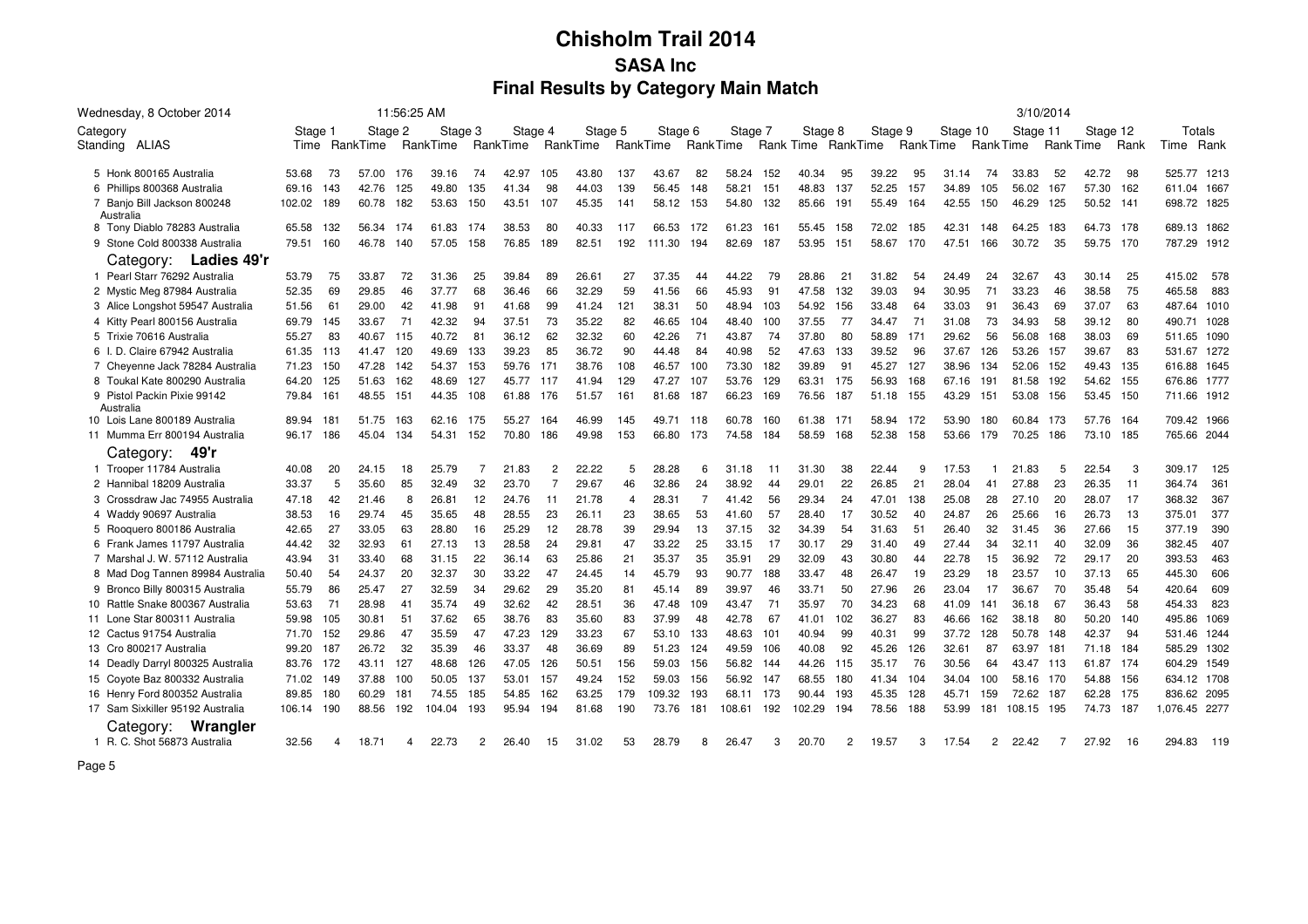| Wednesday, 8 October 2014                       |         |                |          | 11:56:25 AM    |          |                |          |     |          |     |          |                 |         |                |                    |     |         |                 |          |                |          | 3/10/2014        |          |                |             |      |
|-------------------------------------------------|---------|----------------|----------|----------------|----------|----------------|----------|-----|----------|-----|----------|-----------------|---------|----------------|--------------------|-----|---------|-----------------|----------|----------------|----------|------------------|----------|----------------|-------------|------|
| Category                                        | Stage 1 |                | Stage 2  |                | Stage 3  |                | Stage 4  |     | Stage 5  |     | Stage 6  |                 | Stage 7 |                | Stage 8            |     | Stage 9 |                 | Stage 10 |                | Stage 11 |                  | Stage 12 |                | Totals      |      |
| Standing ALIAS                                  | Time    |                | RankTime |                | RankTime |                | RankTime |     | RankTime |     | RankTime | <b>RankTime</b> |         |                | Rank Time RankTime |     |         | <b>RankTime</b> |          | Rank Time      |          | <b>Rank Time</b> |          | Rank           | Time        | Rank |
| 2 Tom Tucker 800138 Australia                   | 42.94   | 28             | 17.78    | 3              | 26.71    | 11             | 29.55    | 28  | 25.78    | 20  | 27.49    | 5               | 31.16   | 10             | 23.42              | 8   | 21.50   | 6               | 19.18    | 5              | 23.99    | 12               | 26.26    | 10             | 315.76      | 146  |
| 3 The Trapper 67753 Australia                   | 36.16   | 8              | 24.09    | 17             | 24.04    | 3              | 22.45    | 3   | 22.30    | 7   | 29.80    | 11              | 28.22   | 5              | 21.90              | 5   | 35.41   | 79              | 19.11    | $\overline{4}$ | 22.14    | 6                | 26.68    | 12             | 312.30      | 160  |
| 4 Chuck Wagon 76291 Australia                   | 30.30   | 3              | 30.08    | 49             | 31.64    | 27             | 24.54    | 10  | 21.28    | 3   | 23.33    | $\overline{c}$  | 26.28   | 1              | 28.63              | 19  | 21.62   | -7              | 33.08    | 92             | 21.35    | $\overline{4}$   | 23.37    | $\overline{4}$ | 315.50      | 221  |
| 5 Trinity 47086 New Zealand                     | 36.54   | 10             | 25.29    | 25             | 33.48    | 40             | 32.22    | 40  | 27.20    | 30  | 29.39    | 10              | 35.05   | 26             | 28.52              | 18  | 32.18   | 57              | 24.83    | 25             | 32.13    | 41               | 29.23    | 21             | 366.06      | 343  |
| 6 Sawed Off 800289 Australia                    | 39.19   | 17             | 23.36    | 13             | 31.66    | 28             | 36.45    | 65  | 26.41    | 25  | 45.82    | 94              | 33.51   | 19             | 31.04              | 36  | 30.78   | 43              | 23.30    | 19             | 25.44    | 15               | 29.38    | 23             | 376.34      | 397  |
| 7 Dixon Mills 76993 Australia                   | 51.38   | 60             | 23.25    | 12             | 36.88    | 60             | 38.36    | 78  | 24.80    | 16  | 30.68    | 16              | 34.04   | 20             | 35.76              | 69  | 25.70   | 17              | 22.64    | 14             | 29.59    | 27               | 33.51    | 41             | 386.59      | 430  |
| 8 Spikey Jake 47916 Australia                   | 49.49   | 51             | 32.99    | 62             | 91.96    | 191            | 31.57    | 36  | 28.42    | 35  | 41.14    | 64              | 38.46   | 40             | 46.32              | 124 | 33.16   | 63              | 28.12    | 42             | 33.56    | 49               | 34.33    | 44             | 489.52      | 801  |
| 9 Sheriff Seth Bullock 95692<br>Australia       | 57.65   | 99             | 29.20    | 44             | 45.20    | 114            | 41.31    | 97  | 32.98    | 63  | 53.63    | 139             | 54.77   | 131            | 44.07              | 114 | 26.77   | 20              | 36.67    | 119            | 40.19    | 91               | 39.35    | 82             | 501.79 1113 |      |
| 10 William (Bat) Masterson 800343<br>Australia  | 58.44   | 100            | 39.49    | 108            | 53.56    | 149            | 51.03    | 149 | 34.61    | 80  | 40.33    | 59              | 42.66   | 65             | 33.14              | -47 | 42.50   | 111             | 44.40    | 156            | 46.80    | 130              | 44.68    | 112            | 531.64 1266 |      |
| 11 Boss Hoss 800258 Australia                   | 64.75   | 129            | 50.95    | 159            | 44.73    | -111           | 55.95    | 167 | 30.52    | 51  | 48.71    | 113             | 68.32   | 174            | 80.69              | 189 | 47.04   | 139             | 39.70    | 137            | 40.13    | 88               | 54.10    | 152            | 625.59 1609 |      |
| 12 Terrible George Atholwold 96777<br>Australia | 64.52   | 127            | 43.55    | 129            | 48.98    | 130            | 50.40    | 147 | 44.02    | 138 | 63.03    | 165             | 61.78   | 165            | 46.87              | 126 | 52.85   | 160             | 95.41    | 194            | 45.13    | 120              | 49.21    | 131            | 665.75 1732 |      |
| Category:<br>Cowboy                             |         |                |          |                |          |                |          |     |          |     |          |                 |         |                |                    |     |         |                 |          |                |          |                  |          |                |             |      |
| 1 Henry Sharps 800349 Australia                 | 30.24   | $\overline{2}$ | 17.62    | $\overline{2}$ | 24.67    | 5              | 27.32    | 19  | 19.66    | 2   | 24.14    | 3               | 26.35   | $\overline{2}$ | 20.97              | 4   | 17.94   | 2               | 17.81    | 3              | 19.32    |                  | 22.50    | $\overline{2}$ | 268.54      | 47   |
| 2 Bodie 800348 Australia                        | 38.08   | 15             | 24.00    | 16             | 26.54    | 9              | 23.96    | 9   | 22.24    | 6   | 41.72    | 67              | 30.14   | $\overline{7}$ | 25.57              | 10  | 22.67   | 10              | 20.46    | $\overline{7}$ | 23.66    | 11               | 24.41    | 6              | 323.45      | 173  |
| 3 Savage Sam 800147 Australia                   | 27.49   | $\overline{1}$ | 14.37    | $\mathbf{1}$   | 18.99    | $\mathbf{1}$   | 18.56    |     | 16.32    |     | 20.46    | -1              | 30.76   | 9              | 19.75              | 1   | 16.36   | -1              | 999.90   | 195            | 20.96    | $\overline{c}$   | 20.91    | $\mathbf{1}$   | 1,224.83    | 215  |
| 4 DJ 800285 Australia                           | 50.46   | 56             | 19.72    | 5              | 24.12    | $\overline{4}$ | 23.44    | 6   | 28.81    | 40  | 33.74    | 28              | 33.20   | 18             | 27.58              | 14  | 25.28   | 16              | 19.40    | 6              | 31.64    | 37               | 25.46    | 9              | 342.85      | 239  |
| 5 Everett Hitch 800176 Australia                | 37.51   | 14             | 24.23    | 19             | 25.09    | 6              | 22.78    | Δ   | 999.90   | 195 | 26.98    | $\overline{4}$  | 38.68   | 41             | 20.87              | 3   | 19.69   | $\overline{4}$  | 22.48    | 11             | 21.31    | 3                | 29.25    | 22             | 1,288.77    | 326  |
| 6 RIP McGaw 54921 Australia                     | 41.19   | 22             | 32.81    | 60             | 30.66    | 21             | 27.79    | 21  | 26.24    | 24  | 37.68    | 46              | 33.07   | 16             | 27.00              | 12  | 32.73   | 60              | 27.62    | 36             | 29.99    | 30               | 29.01    | 19             | 375.79      | 367  |
| 7 Johnny Cash 800262 Australia                  | 35.42   | 7              | 23.51    | 14             | 26.09    | 8              | 999.90   | 195 | 25.20    | 19  | 32.56    | 21              | 34.26   | 21             | 29.77              | 26  | 22.13   | 8               | 27.51    | 35             | 22.49    | 8                | 24.71    | 7              | 1,303.55    | 369  |
| 8 Waco Kid 91053 Australia                      | 46.93   | 41             | 33.48    | 69             | 28.92    | 17             | 27.43    | 20  | 23.03    | 9   | 39.06    | 55              | 35.56   | 28             | 31.61              | 40  | 30.63   | 41              | 22.62    | 13             | 33.50    | 48               | 34.90    | 47             | 387.67      | 428  |
| 9 Smokey Creek Bandit 800342<br>Australia       | 48.65   | 49             | 30.02    | 48             | 36.95    | 61             | 44.71    | 110 | 32.57    | 62  | 32.36    | 19              | 38.86   | 43             | 27.69              | 15  | 29.91   | 37              | 28.79    | 46             | 27.67    | 22               | 30.32    | 26             | 408.50      | 538  |
| 10 Rus Ling 800361 Australia                    | 42.09   | 24             | 34.47    | 77             | 40.84    | 82             | 35.02    | 58  | 24.32    | 12  | 40.45    | 60              | 41.85   | 58             | 41.64              | 106 | 25.14   | 15              | 24.95    | 27             | 32.26    | 42               | 35.04    | 50             | 418.07      | 611  |
| 11 Cool Hand Luke 69623 Australia               | 60.57   | 108            | 51.54    | 161            | 29.04    | 18             | 23.22    | 5   | 22.57    | 8   | 38.50    | 52              | 26.57   | $\overline{4}$ | 33.07              | 46  | 35.78   | 80              | 32.94    | 88             | 34.74    | 57               | 25.30    | 8              | 413.84      | 635  |
| 12 Hoss Rustler 800355 Australia                | 36.81   | 11             | 71.55    | 189            | 39.91    | 79             | 49.17    | 139 | 31.47    | 54  | 34.43    | 31              | 40.04   | 47             | 30.59              | 33  | 32.85   | 61              | 21.07    | 8              | 35.47    | 62               | 36.96    | 61             | 460.32      | 775  |
| 13 Lucky Strike 800354 Australia                | 52.42   | 70             | 42.50    | 124            | 36.47    | 57             | 33.62    | 51  | 28.63    | 38  | 40.45    | 60              | 43.98   | 77             | 37.94              | 82  | 43.64   | 118             | 38.42    | 132            | 37.09    | 76               | 39.71    | 84             | 474.87      | 969  |
| 14 Alamo Andy 800365 Australia                  | 62.07   | - 117          | 37.27    | 96             | 74.45    | 184            | 32.13    | 39  | 24.63    | 15  | 80.33    | 185             | 47.30   | 95             | 49.34              | 138 | 28.67   | 30              | 27.76    | 37             | 47.80    | 135              | 30.34    | 27             | 542.09 1098 |      |
| 15 Buntline Ben 800358 Australia                | 51.97   | 66             | 38.85    | 106            | 46.22    | 117            | 54.58    | 160 | 42.67    | 134 | 46.52    | 99              | 46.05   | 92             | 35.62              | 67  | 30.18   | 38              | 33.94    | 98             | 36.96    | 74               | 34.94    | 48             | 498.50 1099 |      |
| 16 Lightning Jack Kane 96170<br>Australia       | 67.77   | 136            | 30.15    | 50             | 38.28    | 72             | 67.63    | 184 | 31.89    | 57  | 35.02    | 32              | 60.65   | 158            | 35.30              | -61 | 42.26   | 109             | 35.61    | 112            | 36.02    | 64               | 38.64    | -76            | 519.22 1111 |      |
| 17 Beaulistic 800275 Australia                  | 70.51   | 148            | 41.23    | 118            | 34.48    | 43             | 47.50    | 130 | 40.37    | 118 | 39.28    | 57              | 34.83   | 25             | 34.71              | 57  | 54.22   | 161             | 27.83    | 39             | 47.20    | 133              | 57.15    | 160            | 529.31 1189 |      |
| 18 Hawken 800140 Australia                      | 73.70   | 155            | 44.25    | 131            | 47.68    | 122            | 45.96    | 119 | 60.23    | 176 | 36.54    | 38              | 52.91   | 126            | 46.94              | 127 | 42.18   | 107             | 31.70    | 78             | 36.32    | 68               | 40.93    | 90             | 559.34 1337 |      |
| 19 Big Mac 800356 Australia                     | 51.87   | 65             | 36.09    | 89             | 51.55    | 142            | 36.50    | 68  | 43.43    | 136 | 81.56    | 186             | 47.49   | -97            | 35.61              | 66  | 43.84   | 119             | 37.47    | 125            | 50.45    | 147              | 53.06    | 149            | 568.92 1389 |      |
| 20 Breedin The Kid 800347<br>Australia          | 61.53   | 114            | 53.30    | 167            | 46.67    | 118            | 41.95    | 100 | 50.54    | 157 | 58.41    | 154             | 66.52   | 170            | 47.50              | 130 | 45.69   | 131             | 43.49    | 152            | 49.26    | 142              | 47.46    | 126            | 612.32 166  |      |
| Category:<br>Cowgirl                            |         |                |          |                |          |                |          |     |          |     |          |                 |         |                |                    |     |         |                 |          |                |          |                  |          |                |             |      |
| 1 Violet Rose 800304 Australia                  | 54.23   | 76             | 26.54    | 30             | 31.34    | 24             | 31.51    | 34  | 29.06    | 42  | 35.09    | 33              | 37.78   | 36             | 31.12              | 37  | 24.74   | 12              | 23.57    | 21             | 25.08    | 13               | 30.66    | 30             | 380.72      | 388  |
| 2 Jazzi Jess 800149 Australia                   | 46.68   | 39             | 35.55    | 84             | 28.20    | 14             | 28.19    | 22  | 37.84    | 98  | 32.61    | 22              | 31.36   | 13             | 22.22              | 6   | 26.86   | 22              | 32.50    | 84             | 32.88    | 44               | 27.24    | 14             | 382.13      | 462  |
| 3 Belle Boyd 53980 Australia                    | 42.16   | 25             | 24.66    | 22             | 32.50    | 33             | 32.10    | 38  | 32.98    | 63  | 35.39    | 36              | 38.43   | 38             | 33.63              | 49  | 31.73   | 53              | 30.26    | 62             | 34.01    | 54               | 42.69    | 96             | 410.54      | 569  |
| 4 Miss Leena 800208 Australia                   | 51.78   | 62             | 24.41    | 21             | 32.91    | 37             | 40.17    | 93  | 32.27    | 58  | 32.00    | 18              | 36.68   | 30             | 28.20              | 16  | 34.53   | 72              | 35.67    | 113            | 26.54    | 17               | 39.18    | 81             | 414.34      | 618  |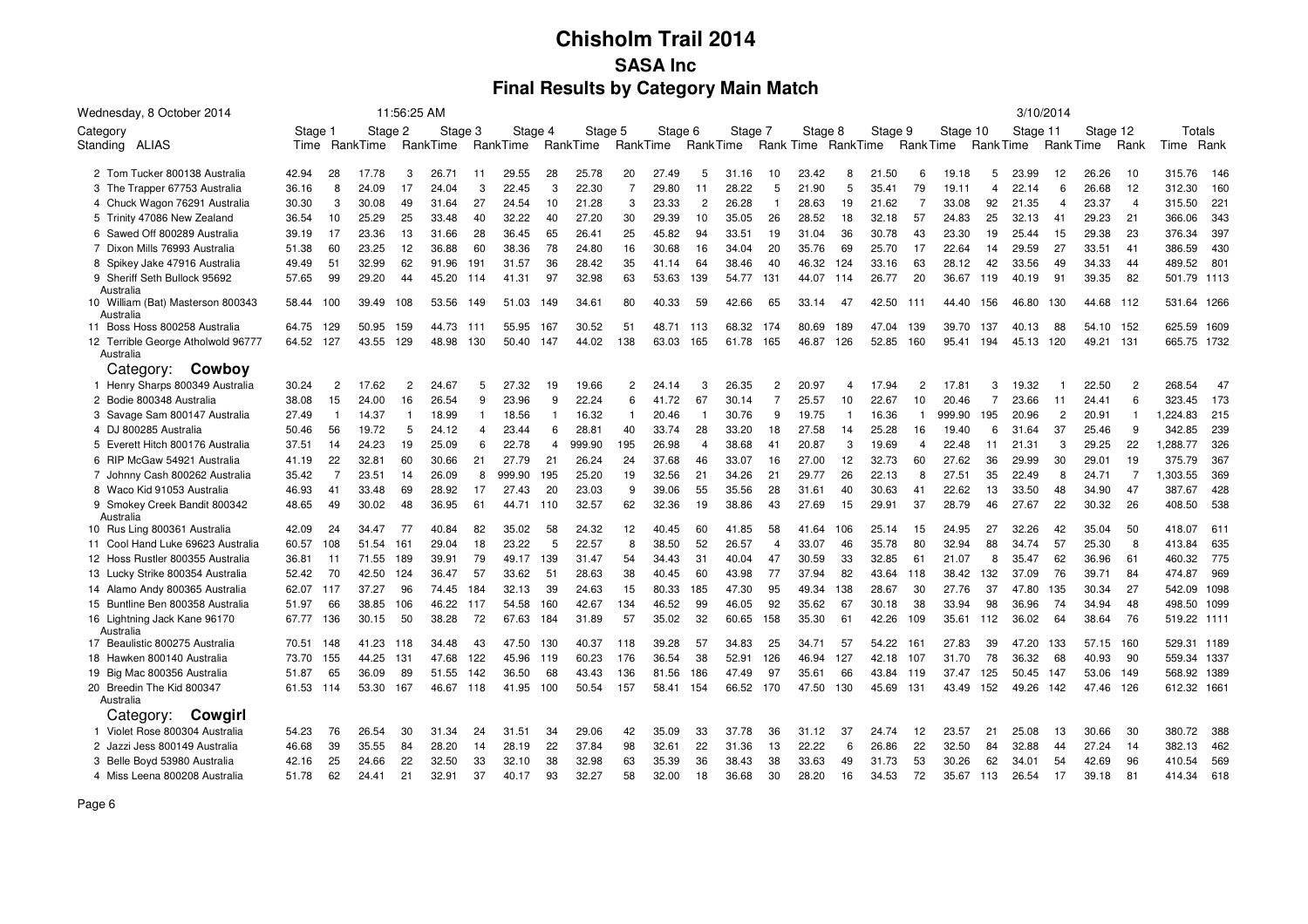| Wednesday, 8 October 2014                   |         |     |          | 11:56:26 AM |          |     |          |     |          |          |         |          |         |     |                    |     |         |                 |          |           |          | 3/10/2014 |           |       |               |       |
|---------------------------------------------|---------|-----|----------|-------------|----------|-----|----------|-----|----------|----------|---------|----------|---------|-----|--------------------|-----|---------|-----------------|----------|-----------|----------|-----------|-----------|-------|---------------|-------|
| Category                                    | Stage 1 |     | Stage 2  |             | Stage 3  |     | Stage 4  |     | Stage 5  |          | Stage 6 |          | Stage 7 |     | Stage 8            |     | Stage 9 |                 | Stage 10 |           | Stage 11 |           | Stage 12  |       | Totals        |       |
| Standing ALIAS                              | Time    |     | RankTime |             | RankTime |     | RankTime |     | RankTime | RankTime |         | RankTime |         |     | Rank Time RankTime |     |         | <b>RankTime</b> |          | Rank Time |          | Rank Time |           | Rank  | Time          | Rank  |
| 5 Dangerous Dolly 19239 New<br>Zealand      | 58.99   | 101 | 28.69    | 39          | 36.28    | 54  | 34.01    | 54  | 41.03    | 120      | 36.87   | 41       | 38.83   | 42  | 35.73              | 68  | 35.40   | 78              | 30.55    | 63        | 38.32    | 81        | 34.20     | 43    | 448.90        | 784   |
| 6 Little Miss Leadlover 800150<br>Australia | 999.90  | 195 | 48.20    | 148         | 38.43    | 73  | 40.11    | 92  | 39.36    | 113      | 46.06   | 97       | 42.97   | 68  | 35.59              | 65  | 44.20   | 120             | 28.32    | 44        | 41.37    | 98        | 54.28     | - 154 | 1,458.79 1267 |       |
| 7 Luck E. Shot 800252 Australia             | 67.00   | 135 | 34.19    | 75          | 47.06    | 120 | 42.60    | 102 | 48.93    | 151      | 45.59   | 90       | 49.76   | 109 | 40.26              | 94  | 35.04   | 74              | 28.87    | 47        | 51.29    | 151       | 47.32 123 |       | 537.91 1271   |       |
| 8 Whiskey Rae 800357 Australia              | 101.18  | 188 | 45.78    | 137         | 68.46    | 181 | 59.79    | 172 | 73.23    | 187      | 51.76   | 125      | 68.37   | 175 | 63.63              | 176 | 78.62   | 189             | 57.75    | 183       | 37.38    | 78        | 64.00 177 |       | 769.95 1968   |       |
| <b>Ladies Wrangler</b><br>Category:         |         |     |          |             |          |     |          |     |          |          |         |          |         |     |                    |     |         |                 |          |           |          |           |           |       |               |       |
| Amazing Grace 72384 Oklahoma                | 43.30   | 29  | 29.09    |             | 41.47    | 84  | 32.90    | 46  | 29.60    | 43       | 29.24   |          | 32.51   | 15  | 29.08              | 23  | 26.05   | 18              | 23.31    | 20        | 27.62    | 21        | 34.44     | 45    | 378.61        | 396   |
| 2 Clancy 46433 Australia                    | 47.39   | 46  | 31.56    | 52          | 31.62    | 26  | 37.30    | 71  | 29.86    | 48       | 35.14   | 34       | 37.77   | 35  | 29.41              | 25  | 24.43   |                 | 22.61    | 12        | 27.09    | 19        | 33.33     | 39    | 387.51        | - 418 |
| 3 Myskal 800345 New Zealand                 | 62.58   | 119 | 33.49    | 70          | 44.69    | 110 | 43.76    | 108 | 33.05    | 66       | 52.1    | 127      | 45.81   | 90  | 40.96              | 100 | 45.02   | 123             | 33.74    | 97        | 61.19    | 176       | 37.35     | 67    | 533.75 1253   |       |
| 4 Miss Mollie 800271 Australia              | 56.74   | 90  | 35.71    | 86          | 43.24    | 98  | 39.54    | 88  | 41.33    | 122      | 55.05   | 145      | 49.85   | 10  | 39.36              | 86  | 37.11   | 90              | 41.42    | 142       | 46.34    | 126       | 46.83 121 |       | 532.52 1304   |       |
| 5 Dallas Roarke 800119 Australia            | 71.47   | 151 | 50.80    | 158         | 52.99    | 146 | 39.98    | 90  | 38.23    | 102      | 49.54   | 117      | 56.63   | 141 | 41.29              | 103 | 44.43   | 121             | 35.15    | 109       | 46.21    | 124       | 47.63     | - 129 | 574.35 1491   |       |
| 6 Amazed 800310 Australia                   | 63.59   | 123 | 69.58    | 188         | 43.40    | 100 | 67.50    | 183 | 41.42    | 123      | 47.36   | 108      | 50.33   | 12  | 47.83              | 135 | 40.33   | 100             | 50.27    | 171       | 53.97    | 164       | 44.80 113 |       | 620.38 1620   |       |
| 7 Sassy Belle 800321 Australia              | 115.01  | 192 | 48.96    | 155         | 53.05    | 147 | 47.05    | 126 | 52.47    | 163      | 64.76   | 169      | 57.83   | 149 | 53.34              | 148 | 47.92   | 145             | 46.73    | 163       | 51.09    | 150       | 46.43 120 |       | 684.64 1827   |       |
| 8 Mollie Johnson 95499 Australia            | 85.25   | 174 | 48.93    | 154         | 50.10    | 138 | 95.28    | 193 | 51.48    | 160      | 54.23   | 144      | 94.23   | 189 | 51.71              | 143 | 69.95   | 183             | 36.41    | 116       | 49.89    | 144       | 42.93 103 |       | 730.39 1841   |       |
| 9 Chic Chic Boom 800187<br>Australia        | 68.31   | 138 | 51.07    | 160         | 50.89    | 140 | 49.69    | 142 | 46.11    | 143      | 54.05   | 143      | 68.37   | 175 | 65.55              | 178 | 64.96   | 180             | 52.55    | 177       | 53.62    | 162       | 47.29     | - 122 | 672.46 1860   |       |
| 10 Lucky Banjora 96778 Australia            | 80.71   | 163 | 79.32    | 190         | 58.58    | 164 | 84.85    | 192 | 56.89    | 172      | 64.19   | 167      | 59.22   | 154 | 74.00              | 186 | 45.10   | 125             | 51.95    | 175       | 61.13    | - 175     | 80.74 192 |       | 796.68 2055   |       |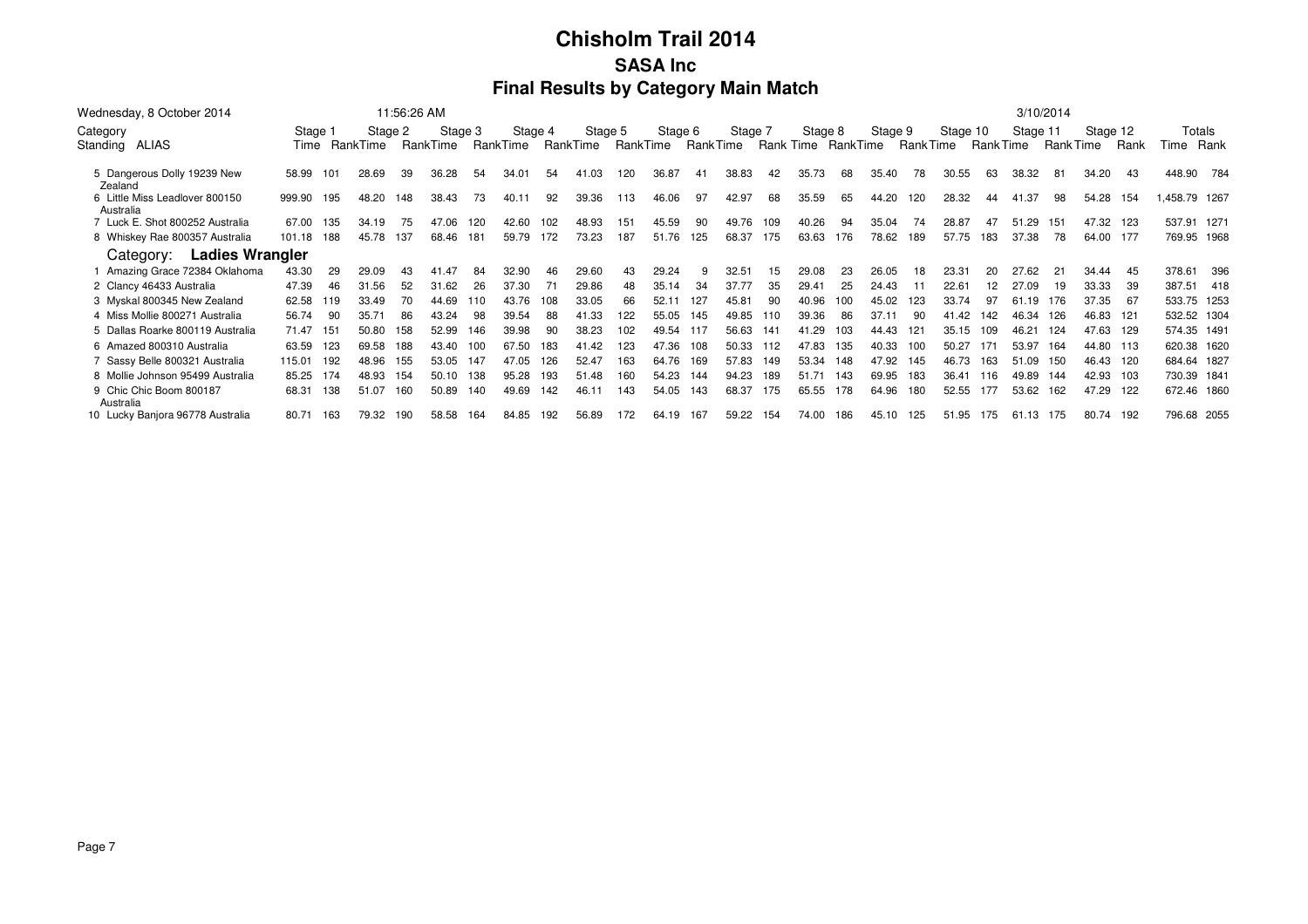| Text99:                    |             |                                                                                                                                                                                                                    |                                                     |       |    |       |                |        |                |        |                |       |      |       |                |       |                |       |     |        |                |       |                |       |                |         |      |
|----------------------------|-------------|--------------------------------------------------------------------------------------------------------------------------------------------------------------------------------------------------------------------|-----------------------------------------------------|-------|----|-------|----------------|--------|----------------|--------|----------------|-------|------|-------|----------------|-------|----------------|-------|-----|--------|----------------|-------|----------------|-------|----------------|---------|------|
| Wednesday, 8 October 2014  |             | Final Overall Results Main Match<br>Shoot Date:<br>3/10/2014<br>11:57:28 AM<br>Stage 3<br>Stage 12<br>Stage 1<br>Stage 2<br>Stage 4<br>Stage 6<br>Stage 8<br>Stage 9<br>Stage 10<br>Stage 11<br>Stage 5<br>Stage 7 |                                                     |       |    |       |                |        |                |        |                |       |      |       |                |       |                |       |     |        |                |       |                |       |                |         |      |
| Match                      |             |                                                                                                                                                                                                                    | Rank Time<br>Rank Time<br>Rank<br>Rank Time<br>Rank |       |    |       |                |        |                |        |                |       |      |       |                |       |                |       |     |        |                |       |                | Final |                |         |      |
| Final<br>Alias             | Category    | Time                                                                                                                                                                                                               | Rank                                                | Time  |    |       |                | Time   | Rank           | Time   |                |       | Rank | Time  | Rank           | Time  |                | Time  |     |        | Rank           | Time  | Rank           | Time  | Rank           | Time    | Rank |
| 1 Henry Sharps             | COW         | 30.24                                                                                                                                                                                                              | $\overline{2}$                                      | 17.62 | 2  | 24.67 | 5              | 27.32  | 19             | 19.66  | $\overline{2}$ | 24.14 | 3    | 26.35 | $\overline{c}$ | 20.97 | $\overline{4}$ | 17.94 | 2   | 17.81  | 3              | 19.32 |                | 22.50 | $\overline{c}$ | 268.54  | 47   |
| 2 R. C. Shot               | <b>WRA</b>  | 32.56                                                                                                                                                                                                              | 4                                                   | 18.71 | 4  | 22.73 | $\overline{c}$ | 26.40  | 15             | 31.02  | 53             | 28.79 | 8    | 26.47 | 3              | 20.70 | $\overline{c}$ | 19.57 | з   | 17.54  | $\overline{2}$ | 22.42 | $\overline{7}$ | 27.92 | 16             | 294.83  | 119  |
| 3 Trooper                  | 49          | 40.08                                                                                                                                                                                                              | 20                                                  | 24.15 | 18 | 25.79 |                | 21.83  | $\overline{2}$ | 22.22  | 5              | 28.28 | 6    | 31.18 | 11             | 31.30 | 38             | 22.44 |     | 17.53  | 1              | 21.83 | 5              | 22.54 | 3              | 309.17  | 125  |
| 4 Tom Tucker               | <b>WRA</b>  | 42.94                                                                                                                                                                                                              | 28                                                  | 17.78 | 3  | 26.71 | 11             | 29.55  | 28             | 25.78  | 20             | 27.49 | 5    | 31.16 | 10             | 23.42 | 8              | 21.50 |     | 19.18  | 5              | 23.99 | 12             | 26.26 | 10             | 315.76  | 146  |
| 5 The Trapper              | <b>WRA</b>  | 36.16                                                                                                                                                                                                              | 8                                                   | 24.09 | 17 | 24.04 |                | 22.45  | 3              | 22.30  |                | 29.80 | 11   | 28.22 | 5              | 21.90 | 5              | 35.41 | 79  | 19.11  | 4              | 22.14 | 6              | 26.68 | 12             | 312.30  | 160  |
| 6 Bodie                    | COW         | 38.08                                                                                                                                                                                                              | 15                                                  | 24.00 | 16 | 26.54 | 9              | 23.96  | 9              | 22.24  | 6              | 41.72 | 67   | 30.14 | 7              | 25.57 | 10             | 22.67 | 10  | 20.46  | 7              | 23.66 | -11            | 24.41 | 6              | 323.45  | 173  |
| 7 Savage Sam               | COW         | 27.49                                                                                                                                                                                                              |                                                     | 14.37 |    | 18.99 | - 1            | 18.56  |                | 16.32  |                | 20.46 |      | 30.76 | 9              | 19.75 |                | 16.36 |     | 999.90 | 195            | 20.96 | $\overline{2}$ | 20.91 | $\overline{1}$ | ,224.83 | 215  |
| 8 Chuck Wagon              | <b>WRA</b>  | 30.30                                                                                                                                                                                                              | 3                                                   | 30.08 | 49 | 31.64 | 27             | 24.54  | 10             | 21.28  | 3              | 23.33 | 2    | 26.28 | -1             | 28.63 | 19             | 21.62 | -7  | 33.08  | 92             | 21.35 | 4              | 23.37 | $\overline{4}$ | 315.50  | 221  |
| 9 D.                       | COW         | 50.46                                                                                                                                                                                                              | 56                                                  | 19.72 | 5  | 24.12 | $\overline{4}$ | 23.44  | 6              | 28.81  | 40             | 33.74 | 28   | 33.20 | 18             | 27.58 | 14             | 25.28 | 16  | 19.40  | 6              | 31.64 | 37             | 25.46 | 9              | 342.85  | 239  |
| 10 Bindi                   | GF          | 36.28                                                                                                                                                                                                              | 9                                                   | 20.31 |    | 36.57 | 58             | 27.24  | 18             | 24.19  | 11             | 33.26 | 26   | 29.03 | 6              | 24.33 | 9              | 27.03 | 23  | 25.16  | 29             | 26.86 | 18             | 31.52 | 34             | 341.78  | 247  |
| 11 Ruby Redsmoke           | <b>BWL</b>  | 46.47                                                                                                                                                                                                              | 38                                                  | 25.23 | 23 | 28.58 | 15             | 27.16  | 17             | 24.89  | 17             | 30.17 | 15   | 40.37 | 49             | 30.19 | 30             | 25.04 | 14  | 21.78  | 9              | 25.31 | 14             | 29.38 | 23             | 354.57  | 264  |
| 12 Everett Hitch           | COW         | 37.51                                                                                                                                                                                                              | 14                                                  | 24.23 | 19 | 25.09 | 6              | 22.78  | 4              | 999.90 | 195            | 26.98 | 4    | 38.68 | 41             | 20.87 | 3              | 19.69 | 4   | 22.48  | 11             | 21.31 | 3              | 29.25 | 22             | ,288.77 | 326  |
| 13 Kilburnie Kid           | GF          | 39.88                                                                                                                                                                                                              | 18                                                  | 21.91 | 9  | 45.01 | 113            | 23.82  | 8              | 27.73  | 31             | 41.00 | 62   | 30.25 | 8              | 28.82 | 20             | 21.33 | 5   | 22.90  | 16             | 23.26 | 9              | 31.48 | 33             | 357.39  | 332  |
| 14 Trinity                 | <b>WRA</b>  | 36.54                                                                                                                                                                                                              | 10                                                  | 25.29 | 25 | 33.48 | 40             | 32.22  | 40             | 27.20  | 30             | 29.39 | 10   | 35.05 | 26             | 28.52 | 18             | 32.18 | 57  | 24.83  | 25             | 32.13 | 41             | 29.23 | 21             | 366.06  | 343  |
| 15 Ricochet                | S           | 37.02                                                                                                                                                                                                              | 13                                                  | 21.38 |    | 35.90 | 52             | 25.70  | 14             | 23.99  | 10             | 30.01 | 14   | 31.41 | 14             | 39.69 | 90             | 27.22 | 24  | 22.26  | 10             | 41.08 | 95             | 28.18 | 18             | 363.84  | 361  |
| 16 Hannibal                | 49          | 33.37                                                                                                                                                                                                              | 5                                                   | 35.60 | 85 | 32.49 | 32             | 23.70  |                | 29.67  | 46             | 32.86 | 24   | 38.92 | 44             | 29.01 | 22             | 26.85 | 21  | 28.04  | 41             | 27.88 | 23             | 26.35 | 11             | 364.74  | 361  |
| 17 Crossdraw Jac           | 49          | 47.18                                                                                                                                                                                                              | 42                                                  | 21.46 | 8  | 26.81 | 12             | 24.76  | 11             | 21.78  | $\overline{4}$ | 28.31 | 7    | 41.42 | 56             | 29.34 | 24             | 47.01 | 138 | 25.08  | 28             | 27.10 | 20             | 28.07 | 17             | 368.32  | 367  |
| 18 RIP McGaw               | COW         | 41.19                                                                                                                                                                                                              | 22                                                  | 32.81 | 60 | 30.66 | 21             | 27.79  | 21             | 26.24  | 24             | 37.68 | 46   | 33.07 | 16             | 27.00 | 12             | 32.73 | 60  | 27.62  | 36             | 29.99 | 30             | 29.01 | 19             | 375.79  | 367  |
| 19 Johnny Cash             | COW         | 35.42                                                                                                                                                                                                              |                                                     | 23.51 | 14 | 26.09 | 8              | 999.90 | 195            | 25.20  | 19             | 32.56 | 21   | 34.26 | 21             | 29.77 | 26             | 22.13 |     | 27.51  | 35             | 22.49 | 8              | 24.71 | 7              | ,303.55 | 369  |
| 20 Coyote                  | GF          | 36.85                                                                                                                                                                                                              | 12                                                  | 34.86 | 79 | 32.67 | 35             | 26.86  | 16             | 24.38  | 13             | 29.86 | 12   | 34.63 | 23             | 26.19 | 11             | 31.02 | 46  | 27.28  | 33             | 35.29 | 61             | 31.29 | 31             | 371.18  | 372  |
| 21 Waddy                   | 49          | 38.53                                                                                                                                                                                                              | 16                                                  | 29.74 | 45 | 35.65 | 48             | 28.55  | 23             | 26.11  | 23             | 38.65 | 53   | 41.60 | 57             | 28.40 | 17             | 30.52 | 40  | 24.87  | 26             | 25.66 | 16             | 26.73 | 13             | 375.01  | 377  |
| 22 Mean Mongrel Matt       | <b>BW</b>   | 45.49                                                                                                                                                                                                              | 35                                                  | 23.21 | 11 | 32.40 | 31             | 32.81  | 45             | 28.60  | 37             | 32.37 | 20   | 37.45 | 33             | 27.00 | 12             | 25.02 | 13  | 28.00  | 40             | 29.73 | 28             | 38.52 | 73             | 380.60  | 378  |
| 23 Violet Rose             | COWG        | 54.23                                                                                                                                                                                                              | 76                                                  | 26.54 | 30 | 31.34 | 24             | 31.51  | 34             | 29.06  | 42             | 35.09 | 33   | 37.78 | 36             | 31.12 | 37             | 24.74 | 12  | 23.57  | 21             | 25.08 | 13             | 30.66 | 30             | 380.72  | 388  |
| 24 Rooguero                | 49          | 42.65                                                                                                                                                                                                              | 27                                                  | 33.05 | 63 | 28.80 | 16             | 25.29  | 12             | 28.78  | 39             | 29.94 | 13   | 37.15 | 32             | 34.39 | 54             | 31.63 | 51  | 26.40  | 32             | 31.45 | 36             | 27.66 | 15             | 377.19  | 390  |
| 25 John Slocum             | SL          | 34.92                                                                                                                                                                                                              | 6                                                   | 35.31 | 83 | 26.70 | 10             | 25.65  | 13             | 36.82  | 92             | 31.05 | 17   | 37.89 | 37             | 23.38 |                | 32.52 | 59  | 23.95  | 22             | 33.13 | 45             | 24.34 | 5              | 365.66  | 396  |
| 26 Amazing Grace           | LWRA        | 43.30                                                                                                                                                                                                              | 29                                                  | 29.09 | 43 | 41.47 | 84             | 32.90  | 46             | 29.60  | 43             | 29.24 | 9    | 32.51 | 15             | 29.08 | 23             | 26.05 | 18  | 23.31  | 20             | 27.62 | 21             | 34.44 | 45             | 378.61  | 396  |
| 27 Sawed Off               | <b>WRA</b>  | 39.19                                                                                                                                                                                                              | 17                                                  | 23.36 | 13 | 31.66 | 28             | 36.45  | 65             | 26.41  | 25             | 45.82 | 94   | 33.51 | 19             | 31.04 | 36             | 30.78 | 43  | 23.30  | 19             | 25.44 | 15             | 29.38 | 23             | 376.34  | 397  |
| 28 Frank James             | 49          | 44.42                                                                                                                                                                                                              | 32                                                  | 32.93 | 61 | 27.13 | -13            | 28.58  | 24             | 29.81  | 47             | 33.22 | 25   | 33.15 | 17             | 30.17 | 29             | 31.40 | 49  | 27.44  | 34             | 32.11 | 40             | 32.09 | 36             | 382.45  | 407  |
| 29 Clancy                  | <b>LWRA</b> | 47.39                                                                                                                                                                                                              | 46                                                  | 31.56 | 52 | 31.62 | 26             | 37.30  | 71             | 29.86  | 48             | 35.14 | 34   | 37.77 | 35             | 29.41 | 25             | 24.43 | 11  | 22.61  | 12             | 27.09 | 19             | 33.33 | 39             | 387.51  | 418  |
| 30 Waco Kid                | COW         | 46.93                                                                                                                                                                                                              | 41                                                  | 33.48 | 69 | 28.92 | 17             | 27.43  | 20             | 23.03  | 9              | 39.06 | 55   | 35.56 | 28             | 31.61 | 40             | 30.63 | 41  | 22.62  | 13             | 33.50 | 48             | 34.90 | 47             | 387.67  | 428  |
| 31 Dixon Mills             | <b>WRA</b>  | 51.38                                                                                                                                                                                                              | 60                                                  | 23.25 | 12 | 36.88 | 60             | 38.36  | 78             | 24.80  | 16             | 30.68 | 16   | 34.04 | 20             | 35.76 | 69             | 25.70 | 17  | 22.64  | 14             | 29.59 | 27             | 33.51 | 41             | 386.59  | 430  |
| 32 Jazzi Jess              | COWG        | 46.68                                                                                                                                                                                                              | 39                                                  | 35.55 | 84 | 28.20 | -14            | 28.19  | 22             | 37.84  | 98             | 32.61 | 22   | 31.36 | 13             | 22.22 | 6              | 26.86 | 22  | 32.50  | 84             | 32.88 | 44             | 27.24 | 14             | 382.13  | 462  |
| Deslaredo<br>33            | S           | 49.55                                                                                                                                                                                                              | 52                                                  | 25.57 | 28 | 32.71 | 36             | 31.19  | 33             | 28.21  | 33             | 32.64 | 23   | 41.35 | 54             | 32.85 | 44             | 30.71 | 42  | 26.15  | 31             | 30.26 | 31             | 35.80 | 55             | 396.99  | 462  |
| 34 Marshal J. W.           | 49          | 43.94                                                                                                                                                                                                              | 31                                                  | 33.40 | 68 | 31.15 | 22             | 36.14  | 63             | 25.86  | 21             | 35.37 | 35   | 35.91 | 29             | 32.09 | 43             | 30.80 | 44  | 22.78  | 15             | 36.92 | 72             | 29.17 | 20             | 393.53  | 463  |
| 35 Painted Mohawk          | S           | 41.93                                                                                                                                                                                                              | 23                                                  | 23.95 | 15 | 29.79 | 19             | 29.98  | 31             | 34.10  | 74             | 39.10 | 56   | 34.59 | 22             | 30.92 | 34             | 28.04 | 27  | 25.20  | 30             | 42.37 | 108            | 32.40 | 37             | 392.37  | 476  |
| 36 Smokey Creek Bandit COW |             | 48.65                                                                                                                                                                                                              | 49                                                  | 30.02 | 48 | 36.95 | 61             | 44.71  | -110           | 32.57  | 62             | 32.36 | 19   | 38.86 | 43             | 27.69 | 15             | 29.91 | 37  | 28.79  | 46             | 27.67 | 22             | 30.32 | 26             | 408.50  | 538  |
| 37 Belle Boyd              | COWG        | 42.16                                                                                                                                                                                                              | 25                                                  | 24.66 | 22 | 32.50 | 33             | 32.10  | 38             | 32.98  | 63             | 35.39 | 36   | 38.43 | 38             | 33.63 | 49             | 31.73 | 53  | 30.26  | 62             | 34.01 | 54             | 42.69 | 96             | 410.54  | 569  |
|                            |             |                                                                                                                                                                                                                    |                                                     |       |    |       |                |        |                |        |                |       |      |       |                |       |                |       |     |        |                |       |                |       |                |         |      |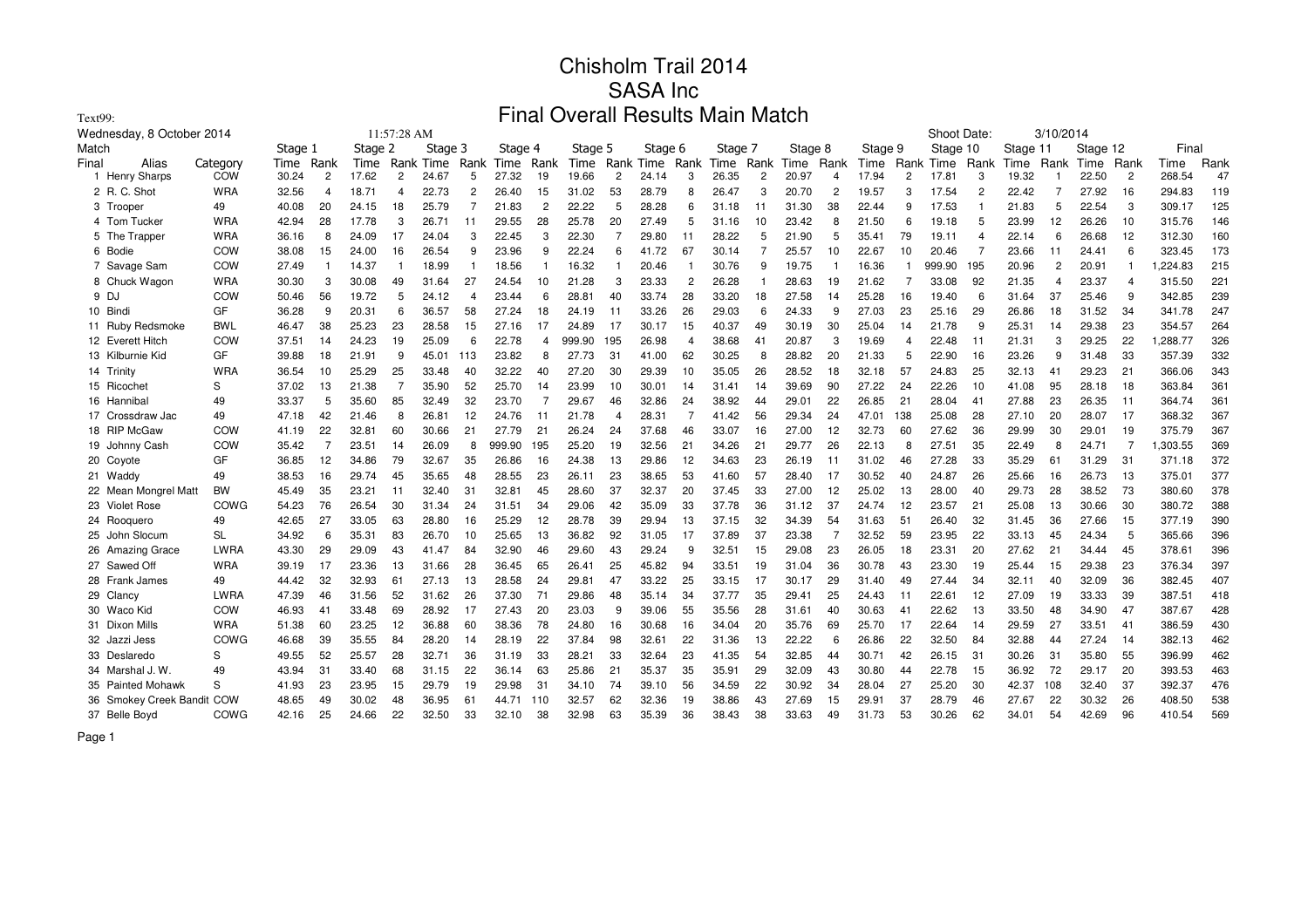| Text99:                   |            |       |                                                                                                                                                                                |       |      |       |      | Final |      |       |      |       |      |       |     |           |      |       |           |       |     |           |           |          |      |        |      |
|---------------------------|------------|-------|--------------------------------------------------------------------------------------------------------------------------------------------------------------------------------|-------|------|-------|------|-------|------|-------|------|-------|------|-------|-----|-----------|------|-------|-----------|-------|-----|-----------|-----------|----------|------|--------|------|
| Wednesday, 8 October 2014 |            |       | <b>Overall Results Main Match</b><br>11:57:29 AM<br>Shoot Date:<br>Stage 1<br>Stage 3<br>Stage 4<br>Stage 8<br>Stage 9<br>Stage 2<br>Stage 5<br>Stage 6<br>Stage 7<br>Stage 10 |       |      |       |      |       |      |       |      |       |      |       |     |           |      |       | 3/10/2014 |       |     |           |           |          |      |        |      |
| Match                     |            |       |                                                                                                                                                                                |       |      |       |      |       |      |       |      |       |      |       |     |           |      |       |           |       |     | Stage 11  |           | Stage 12 |      | Final  |      |
| Final<br>Alias            | Category   | Time  | Rank                                                                                                                                                                           | Time  | Rank | Time  | Rank | Time  | Rank | Time  | Rank | Time  | Rank | Time  |     | Rank Time | Rank | Time  | Rank      | Time  |     | Rank Time | Rank Time |          | Rank | Time   | Rank |
| Sam Balin<br>38           | D          | 39.96 | 19                                                                                                                                                                             | 40.75 | 116  | 41.47 | 84   | 28.90 | 26   | 26.53 | 26   | 33.77 | 29   | 39.90 | 45  | 30.48     | 32   | 31.23 | 48        | 30.95 | 71  | 29.17     | 25        | 35.80    | 55   | 408.91 | 576  |
| <b>Pearl Starr</b><br>39  | L49        | 53.79 | 75                                                                                                                                                                             | 33.87 | 72   | 31.36 | 25   | 39.84 | 89   | 26.61 | 27   | 37.35 | 44   | 44.22 | 79  | 28.86     | 21   | 31.82 | 54        | 24.49 | 24  | 32.67     | 43        | 30.14    | 25   | 415.02 | 578  |
| 40 Joe Kidd               | <b>FC</b>  | 47.63 | 47                                                                                                                                                                             | 39.85 | 112  | 45.85 | 115  | 29.25 | 27   | 26.88 | 28   | 33.93 | 30   | 31.29 | 12  | 35.39     | 63   | 28.14 | 28        | 24.35 | 23  | 36.02     | 65        | 30.59    | 29   | 409.17 | 579  |
| 41 Mad Dog Tannen         | 49         | 50.40 | 54                                                                                                                                                                             | 24.37 | 20   | 32.37 | 30   | 33.22 | 47   | 24.45 | 14   | 45.79 | 93   | 90.77 | 188 | 33.47     | 48   | 26.47 | 19        | 23.29 | 18  | 23.57     | 10        | 37.13    | 65   | 445.30 | 606  |
| 42 Bronco Billy           | 49         | 55.79 | 86                                                                                                                                                                             | 25.47 | 27   | 32.59 | 34   | 29.62 | 29   | 35.20 | 81   | 45.14 | 89   | 39.97 | 46  | 33.71     | 50   | 27.96 | 26        | 23.04 | 17  | 36.67     | 70        | 35.48    | 54   | 420.64 | 609  |
| 43 Rus Ling               | COW        | 42.09 | 24                                                                                                                                                                             | 34.47 | 77   | 40.84 | 82   | 35.02 | 58   | 24.32 | 12   | 40.45 | 60   | 41.85 | 58  | 41.64     | 106  | 25.14 | 15        | 24.95 | 27  | 32.26     | 42        | 35.04    | 50   | 418.07 | 611  |
| 44 Lobo                   | FC         | 42.43 | 26                                                                                                                                                                             | 28.41 | 37   | 36.36 | 55   | 37.73 | 76   | 36.65 | 88   | 36.84 | 40   | 38.44 | 39  | 39.60     | 88   | 29.56 | 34        | 29.31 | 53  | 29.89     | 29        | 35.06    | 51   | 420.28 | 616  |
| 45 Miss Leena             | COWG       | 51.78 | 62                                                                                                                                                                             | 24.41 | 21   | 32.91 | 37   | 40.17 | 93   | 32.27 | 58   | 32.00 | 18   | 36.68 | 30  | 28.20     | 16   | 34.53 | 72        | 35.67 | 113 | 26.54     | 17        | 39.18    | 81   | 414.34 | 618  |
| 46 Durango Kid            | <b>SL</b>  | 55.70 | 85                                                                                                                                                                             | 25.36 | 26   | 32.32 | 29   | 32.07 | 37   | 28.82 | 41   | 41.51 | 65   | 37.12 | 31  | 36.27     | 72   | 27.77 | 25        | 27.78 | 38  | 48.15     | 139       | 31.36    | 32   | 424.23 | 620  |
| 47 Cool Hand Luke         | COW        | 60.57 | 108                                                                                                                                                                            | 51.54 | 161  | 29.04 | 18   | 23.22 | 5    | 22.57 | 8    | 38.50 | 52   | 26.57 | 4   | 33.07     | 46   | 35.78 | 80        | 32.94 | 88  | 34.74     | 57        | 25.30    | 8    | 413.84 | 635  |
| 48 Cisco                  | FC         | 51.81 | 64                                                                                                                                                                             | 26.54 | 30   | 33.40 | 39   | 30.64 | 32   | 38.56 | 106  | 33.37 | 27   | 42.43 | 62  | 37.52     | 76   | 29.26 | 33        | 30.87 | 70  | 36.10     | 66        | 36.43    | 58   | 426.93 | 663  |
| 49 K. C. Woody            | GF         | 45.00 | 33                                                                                                                                                                             | 23.16 | 10   | 34.37 | 42   | 32.80 | 44   | 34.10 | 74   | 36.23 | 37   | 37.55 | 34  | 36.47     | 73   | 42.34 | 110       | 31.69 | 77  | 40.50     | 92        | 33.40    | 40   | 427.61 | 666  |
| 50 Rooster Cockburn       | <b>SL</b>  | 46.10 | 36                                                                                                                                                                             | 26.07 | 29   | 31.26 | 23   | 33.51 | 49   | 39.42 | 114  | 39.58 | 58   | 34.65 | 24  | 30.00     | 28   | 31.06 | 47        | 29.76 | 57  | 46.83     | 131       | 38.77    | 77   | 427.01 | 673  |
| 51 Charlie Hart           | F.         | 51.07 | 59                                                                                                                                                                             | 36.69 | 90   | 37.73 | 67   | 34.32 | 55   | 30.91 | 52   | 36.76 | 39   | 42.41 | 61  | 31.49     | 39   | 32.15 | 55        | 29.08 | 48  | 30.71     | 34        | 42.08    | 92   | 435.40 | 691  |
| 52 Alvira Sullivan Earp   | LS         | 55.02 | 79                                                                                                                                                                             | 47.91 | 144  | 34.92 | 45   | 32.46 | 41   | 27.84 | 32   | 36.93 | 42   | 40.88 | 51  | 34.39     | 54   | 29.62 | 35        | 35.57 | 111 | 34.94     | 59        | 33.96    | 42   | 444.44 | 735  |
| 53 Miss Chevious          | <b>BWL</b> | 53.69 | 74                                                                                                                                                                             | 27.28 | 33   | 35.81 | 51   | 35.30 | 60   | 30.16 | 49   | 43.22 | 77   | 43.34 | 70  | 30.97     | 35   | 29.22 | 32        | 33.57 | 94  | 40.12     | 87        | 39.08    | 78   | 441.76 | 740  |
| 54 Lane                   | D          | 40.59 | 21                                                                                                                                                                             | 25.28 | 24   | 30.27 | 20   | 38.65 | 81   | 35.62 | 84   | 43.14 | 76   | 46.32 | 93  | 45.75     | 121  | 28.57 | 29        | 42.08 | 146 | 29.05     | 24        | 30.52    | 28   | 435.84 | 747  |
| 55<br>Deadwood            | CC         | 54.31 | 77                                                                                                                                                                             | 28.71 | 40   | 37.72 | 66   | 33.65 | 52   | 33.45 | 70   | 42.03 | 69   | 40.18 | 48  | 34.29     | 53   | 40.92 | 101       | 29.57 | 55  | 33.80     | 51        | 37.77    | 68   | 446.40 | 750  |
| Bushwacker<br>56          | ES         | 46.32 | 37                                                                                                                                                                             | 27.35 | 34   | 38.02 | 71   | 34.41 | 56   | 28.39 | 34   | 56.50 | 149  | 48.71 | 102 | 35.51     | 64   | 34.06 | 66        | 29.30 | 52  | 30.56     | 33        | 36.01    | 57   | 445.14 | 755  |
| 57 Hoss Rustler           | COW        | 36.81 | 11                                                                                                                                                                             | 71.55 | 189  | 39.91 | 79   | 49.17 | 139  | 31.47 | 54   | 34.43 | 31   | 40.04 | 47  | 30.59     | 33   | 32.85 | 61        | 21.07 | 8   | 35.47     | 62        | 36.96    | 61   | 460.32 | 775  |
| 58 Moonshine              | D          | 47.23 | 43                                                                                                                                                                             | 39.57 | 110  | 35.76 | 50   | 32.79 | 43   | 31.58 | 55   | 38.48 | 51   | 42.59 | 64  | 32.85     | 44   | 33.01 | 62        | 30.04 | 60  | 41.78     | 103       | 42.72    | 98   | 448.40 | 783  |
| 59 Dangerous Dolly        | COWG       | 58.99 | 101                                                                                                                                                                            | 28.69 | 39   | 36.28 | 54   | 34.01 | 54   | 41.03 | 120  | 36.87 | 41   | 38.83 | 42  | 35.73     | 68   | 35.40 | 78        | 30.55 | 63  | 38.32     | 81        | 34.20    | 43   | 448.90 | 784  |
| 60 Spikey Jake            | <b>WRA</b> | 49.49 | 51                                                                                                                                                                             | 32.99 | 62   | 91.96 | 191  | 31.57 | 36   | 28.42 | 35   | 41.14 | 64   | 38.46 | 40  | 46.32     | 124  | 33.16 | 63        | 28.12 | 42  | 33.56     | 49        | 34.33    | 44   | 489.52 | 801  |
| 61 Aspen Wrangler         | <b>BW</b>  | 49.06 | 50                                                                                                                                                                             | 34.47 | 77   | 41.74 | 87   | 31.53 | 35   | 38.52 | 105  | 37.45 | 45   | 41.39 | 55  | 38.99     | 83   | 28.74 | 31        | 33.63 | 95  | 35.16     | 60        | 42.77    | 100  | 453.45 | 823  |
| 62 Rattle Snake           | 49         | 53.63 | 71                                                                                                                                                                             | 28.98 | 41   | 35.74 | 49   | 32.62 | 42   | 28.51 | 36   | 47.48 | 109  | 43.47 | 71  | 35.97     | 70   | 34.23 | 68        | 41.09 | 141 | 36.18     | 67        | 36.43    | 58   | 454.33 | 823  |
| 63 Sam McGee              | СB         | 46.83 | 40                                                                                                                                                                             | 33.05 | 63   | 34.83 | -44  | 37.82 | 77   | 36.20 | 87   | 42.96 | 75   | 41.30 | 53  | 39.43     | 87   | 33.82 | 65        | 31.50 | 75  | 38.34     | 82        | 40.28    | 86   | 456.36 | 834  |
| 64 Winchester             | <b>FC</b>  | 57.10 | 92                                                                                                                                                                             | 27.96 | 36   | 61.58 | 173  | 28.74 | 25   | 76.60 | 189  | 47.10 | 106  | 35.36 | 27  | 30.23     | 31   | 34.69 | 73        | 30.67 | 66  | 29.23     | 26        | 33.27    | 38   | 492.53 | 882  |
| 65 Ima Bigun              | D          | 49.96 | 53                                                                                                                                                                             | 33.10 | 65   | 42.41 | 95   | 39.23 | 85   | 32.38 | 61   | 38.03 | 49   | 43.91 | 75  | 41.93     | 108  | 36.81 | 86        | 29.47 | 54  | 41.38     | 99        | 35.45    | 53   | 464.06 | 883  |
| 66 Mystic Meg             | L49        | 52.35 | 69                                                                                                                                                                             | 29.85 | 46   | 37.77 | 68   | 36.46 | 66   | 32.29 | 59   | 41.56 | 66   | 45.93 | 91  | 47.58     | 132  | 39.03 | 94        | 30.95 | 71  | 33.23     | 46        | 38.58    | 75   | 465.58 | 883  |
| 67 The Undertaker         | CВ         | 50.75 | 58                                                                                                                                                                             | 32.21 | 57   | 34.03 | 41   | 29.83 | 30   | 26.96 | 29   | 53.15 | 134  | 47.38 | 96  | 52.72     | 146  | 32.27 | 58        | 28.71 | 45  | 48.23     | 140       | 35.43    | 52   | 471.67 | 886  |
| 68 Jack Hays              | <b>SD</b>  | 50.58 | 57                                                                                                                                                                             | 39.01 | 107  | 37.13 | 62   | 33.98 | 53   | 29.62 | 44   | 48.52 | 112  | 55.91 | 138 | 31.65     | 41   | 35.27 | 77        | 36.44 | 118 | 30.39     | 32        | 37.12    | 64   | 465.62 | 905  |
| 69 Long Haired Jim        | CC         | 45.31 | 34                                                                                                                                                                             | 37.04 | 95   | 37.94 | 70   | 33.59 | 50   | 38.58 | 107  | 46.50 | 98   | 42.69 | 66  | 37.82     | 81   | 32.17 | 56        | 31.70 | 78  | 38.15     | 79        | 43.77    | 106  | 465.26 | 920  |
| 70 Russell Err            | CC         | 52.00 | 67                                                                                                                                                                             | 39.69 | 111  | 37.34 | 63   | 53.31 | 158  | 33.87 | 71   | 53.17 | 135  | 42.44 | 63  | 29.78     | 27   | 37.06 | 89        | 28.17 | 43  | 31.82     | 39        | 36.67    | 60   | 475.32 | 926  |
| 71 Carter Moss            | CC         | 60.21 | 106                                                                                                                                                                            | 32.67 | 59   | 49.11 | 132  | 40.09 | 91   | 34.55 | 79   | 44.16 | 83   | 44.00 | 78  | 34.96     | 59   | 35.07 | 75        | 31.51 | 76  | 34.14     | 55        | 37.28    | 66   | 477.75 | 959  |
| 72 Broken Spur            | J          | 43.66 | 30                                                                                                                                                                             | 27.52 | 35   | 33.26 | 38   | 37.16 | 70   | 25.11 | 18   | 50.21 | 119  | 45.48 | 86  | 46.20     | 123  | 31.65 | 52        | 33.00 | 90  | 64.75     | 184       | 44.98    | -114 | 482.98 | 959  |
| 73 Lucky Strike           | COW        | 52.42 | 70                                                                                                                                                                             | 42.50 | 124  | 36.47 | 57   | 33.62 | 51   | 28.63 | 38   | 40.45 | 60   | 43.98 | 77  | 37.94     | 82   | 43.64 | 118       | 38.42 | 132 | 37.09     | 76        | 39.71    | 84   | 474.87 | 969  |
| 74 Robb & Co              | BW         | 48.62 | 48                                                                                                                                                                             | 31.65 | 53   | 37.55 | 64   | 38.52 | 79   | 34.29 | 76   | 47.52 | 110  | 61.71 | 164 | 55.65     | 159  | 30.83 | 45        | 30.82 | 69  | 33.31     | 47        | 36.98    | 62   | 487.45 | 976  |
|                           |            |       |                                                                                                                                                                                |       |      |       |      |       |      |       |      |       |      |       |     |           |      |       |           |       |     |           |           |          |      |        |      |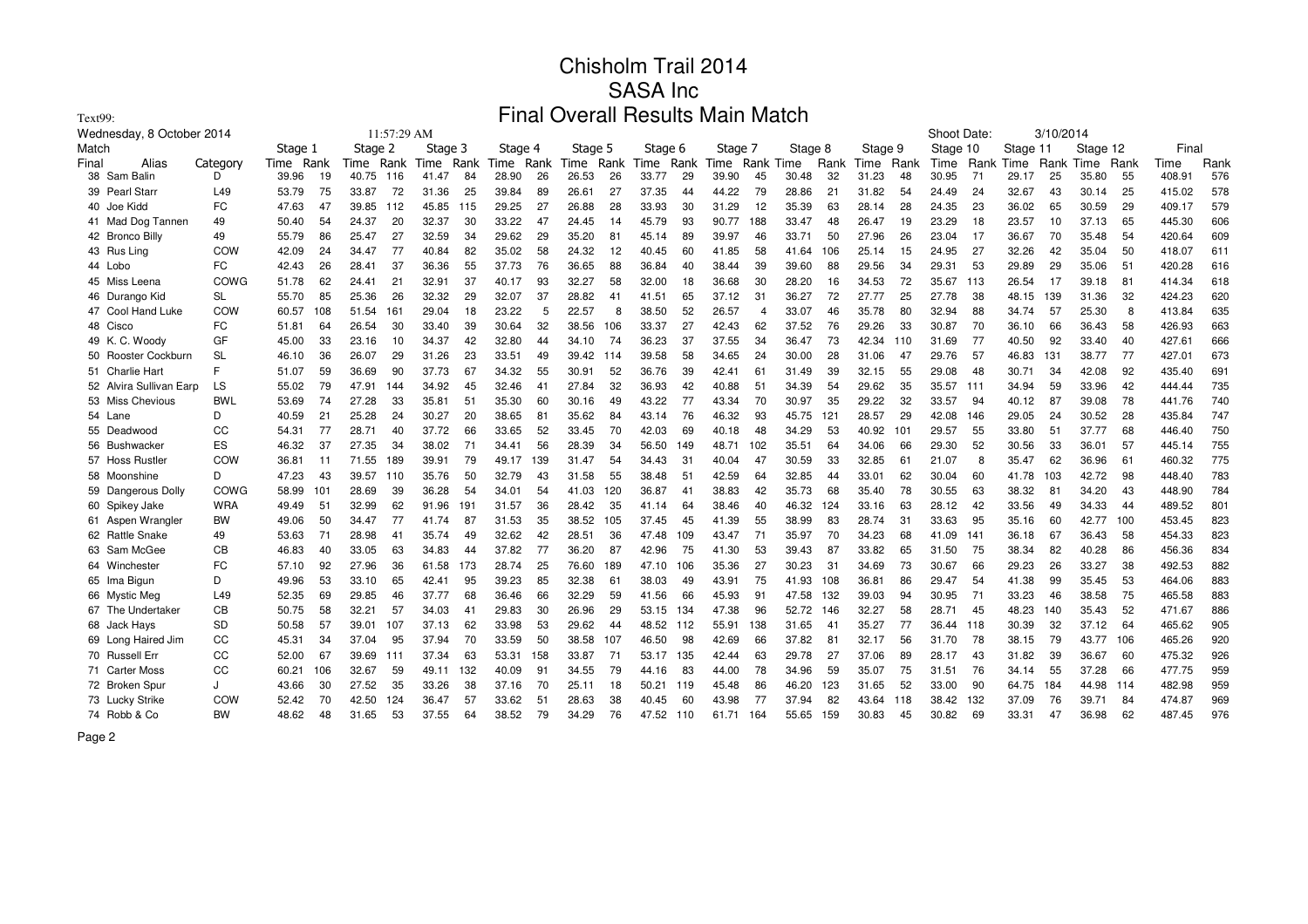| Text99:                        |            |         |         |         |             |         |         | Final   |          |         |          | <b>Overall Results Main Match</b> |         |         |         |           |                 |          |                 |             |           |          |                 |           |                  |             |           |
|--------------------------------|------------|---------|---------|---------|-------------|---------|---------|---------|----------|---------|----------|-----------------------------------|---------|---------|---------|-----------|-----------------|----------|-----------------|-------------|-----------|----------|-----------------|-----------|------------------|-------------|-----------|
| Wednesday, 8 October 2014      |            |         |         |         | 11:57:30 AM |         |         |         |          |         |          |                                   |         |         |         |           |                 |          |                 | Shoot Date: |           |          | 3/10/2014       |           |                  |             |           |
| Match                          |            | Stage 1 |         | Stage 2 |             | Stage 3 |         | Stage 4 |          | Stage 5 |          | Stage 6                           |         | Stage 7 |         | Stage 8   |                 | Stage 9  |                 | Stage 10    |           | Stage 11 |                 | Stage 12  |                  | Final       |           |
| Final<br>Alias                 | Category   | Time    | Rank    | Time    | Rank        | Time    | Rank    | Time    | Rank     | Time    | Rank     | Time                              | Rank    | Time    |         | Rank Time | <b>RankTime</b> |          | <b>RankTime</b> |             | Rank Time |          | <b>RankTime</b> |           | <b>Rank Time</b> |             | Rank      |
| 75 Doc Emmett Brown            | FC         | 65.17   | 131     | 46.88   | 141         | 40.99   | 83      | 45.92   | 118      | 33.41   | 69       | 45.65                             | 92      | 51.89   | 117     | 34.63     | 56              | 31.56    | 50              | 29.16       | 51        | 33.96    | 53              | 31.94     | 35               | 491.16      | 996       |
| 76 Alice Longshot              | L49        | 51.56   | 61      | 29.00   | 42          | 41.98   | 91      | 41.68   | 99       | 41.24   | 121      | 38.31                             | 50      | 48.94   | 103     | 54.92     | 156             | 33.48    | 64              | 33.03       | 91        | 36.43    | 69              | 37.07     | 63               | 487.64      | 1010      |
| 77 Cole Thornton               | GF         | 54.52   | 78      | 36.97   | 93          | 48.74   | 128     | 34.78   | 57       | 41.44   | 124      | 44.81                             | 88      | 59.28   | 155     | 31.98     | 42              | 34.17    | 67              | 30.16       | 61        | 38.57    | 83              | 34.74     | 46               | 490.16      | 1022      |
| 78 Kitty Pearl                 | L49        | 69.79   | 145     | 33.67   | 71          | 42.32   | 94      | 37.51   | 73       | 35.22   | 82       | 46.65                             | 104     | 48.40   | 100     | 37.55     | 77              | 34.47    | 71              | 31.08       | 73        | 34.93    | 58              | 39.12     | 80               | 490.71      | 1028      |
| 79 Dug Deeper                  | <b>SL</b>  | 53.63   | 71      | 33.91   | 74          | 39.39   | 78      | 38.69   | 82       | 40.49   | 119      | 46.64                             | 103     | 52.09   | 119     | 37.60     | 79              | 30.27    | 39              | 29.11       | 49        | 52.38    | 154             | 38.10     | 71               | 492.30      | 1038      |
| 80 Slade Ortega                | S          | 56.26   | 87      | 36.81   | 91          | 39.25   | 76      | 52.08   | 155      | 34.37   | 78       | 38.66                             | 54      | 42.99   | 69      | 35.35     | 62              | 39.78    | 97              | 29.94       | 59        | 39.93    | 85              | 50.00 138 |                  | 495.42      | 1051      |
| 81 C. T. M.                    | <b>SD</b>  | 47.33   | 44      | 38.52   | 105         | 36.40   | 56      | 45.33   | 113      | 33.03   | 65       | 48.78                             | 114     | 42.08   | 60      | 43.29     | 110             | 45.77    | 133             | 35.01       | 107       | 31.69    | 38              | 43.99 108 |                  | 491.22      | 1053      |
| 82 Lone Star                   | 49         | 59.98   | 105     | 30.81   | 51          | 37.62   | 65      | 38.76   | 83       | 35.60   | 83       | 37.99                             | 48      | 42.78   | 67      | 41.01     | 102             | 36.27    | 83              | 46.66       | 162       | 38.18    | 80              | 50.20 140 |                  | 495.86      | 1069      |
| 83 Duke Canon                  | <b>BW</b>  | 52.25   | 68      | 34.87   | 80          | 39.29   | 77      | 51.20   | 150      | 31.74   | 56       | 46.60                             | 101     | 45.35   | 84      | 35.00     | 60              | 36.54    | 84              | 41.00       | 140       | 35.83    | 63              | 43.83     | 107              | 493.50      | 1070      |
| 84 Grizzly James               | S          | 55.25   | 82      | 34.39   | 76          | 41.85   | 88      | 37.12   | 69       | 38.89   | 109      | 44.74                             | 87      | 47.67   | 98      | 44.67     | 116             | 36.58    | 85              | 32.57       | 85        | 40.66    | 93              | 40.36     | 87               | 494.75      | 1075      |
| 85 The Bandit                  | S          | 62.22   | 118     | 28.59   | 38          | 52.78   | 145     | 47.72   | -131     | 41.93   | 128      | 37.85                             | 47      | 40.63   | 50      | 45.30 118 |                 | 36.17    | 82              | 30.81       | 68        | 40.17    | 90              | 38.44     | 72               | 502.61      | 1087      |
| 86 Buster Giggs                | CC         | 50.40   | 54      | 41.23   | 118         | 41.91   | 90      | 49.11   | 138      | 34.09   | 73       | 43.64                             | 81      | 43.47   | 71      | 41.68     | 107             | 36.83    | 87              | 33.41       | 93        | 36.92    | 72              | 43.74 105 |                  | 496.43      | 1089      |
| 87 Trixie                      | L49        | 55.27   | 83      | 40.67   | 115         | 40.72   | 81      | 36.12   | 62       | 32.32   | 60       | 42.26                             | 71      | 43.87   | 74      | 37.80     | 80              | 58.89    | 171             | 29.62       | 56        | 56.08    | 168             | 38.03     | 69               | 511.65      | 1090      |
| 88 Alamo Andy                  | COW        | 62.07   | 117     | 37.27   | 96          | 74.45   | 184     | 32.13   | 39       | 24.63   | 15       | 80.33                             | 185     | 47.30   | 95      | 49.34     | 138             | 28.67    | 30              | 27.76       | 37        | 47.80    | 135             | 30.34     | 27               | 542.09      | 1098      |
| 89 Buntline Ben                | COW        | 51.97   | 66      | 38.85   | 106         | 46.22   | 117     | 54.58   | 160      | 42.67   | 134      | 46.52                             | 99      | 46.05   | 92      | 35.62     | 67              | 30.18    | 38              | 33.94       | 98        | 36.96    | 74              | 34.94     | 48               | 498.50      | 1099      |
| 90 Lightning Jack Kane         | COW        | 67.77   | 136     | 30.15   | 50          | 38.28   | 72      | 67.63   | 184      | 31.89   | 57       | 35.02                             | 32      | 60.65   | 158     | 35.30     | 61              | 42.26    | 109             | 35.61       | 112       | 36.02    | 64              | 38.64     | 76               | 519.22      | 1111      |
| 91 Sheriff Seth Bullock        | <b>WRA</b> | 57.65   | 99      | 29.20   | 44          | 45.20   | 114     | 41.31   | 97       | 32.98   | 63       | 53.63                             | 139     | 54.77   | 131     | 44.07     | 114             | 26.77    | 20              | 36.67       | 119       | 40.19    | 91              | 39.35     | 82               | 501.79      | 1113      |
| 92 Blaze A Trail               | <b>SL</b>  | 92.35   | 185     | 39.55   | 109         | 40.35   | 80      | 37.59   | 74       | 37.85   | 99       | 37.18                             | 43      | 55.86   | 137     | 33.89     | 52              | 43.29    | 115             | 29.14       | 50        | 40.15    | 89              | 40.85     | 89               | 528.05      | 1122      |
| 93 Arizona Pearl               | LS         | 62.86   | 122     | 40.28   | - 113       | 41.87   | 89      | 47.75   | 132      | 33.38   | 68       | 43.63                             | 79      | 49.75   | 108     | 36.04     | 71              | 45.46    | 130             | 30.78       | 67        | 40.91    | 94              | 38.52     | 74               | 511.23      | 1147      |
| 94 Capt. Augustus McCrae       |            |         | SD59.74 |         | 10433.90    |         | 7344.09 |         | 10643.08 |         | 10636.76 |                                   | 9142.43 |         | 7250.36 |           | 11341.56        | 10536.92 |                 |             | 8837.30   | 12239.97 |                 |           | 8640.84          |             | 88 506.95 |
| 1154                           |            |         |         |         |             |         |         |         |          |         |          |                                   |         |         |         |           |                 |          |                 |             |           |          |                 |           |                  |             |           |
| 95 Virgil (Morg) Earp          | <b>SD</b>  | 61.12   | 110     | 31.84   | 55          | 43.75   | 104     | 36.20   | 64       | 29.64   | 45       | 42.80                             | 74      | 61.57   | 162     | 46.13     | 122             | 38.02    | 91              | 32.98       | 89        | 46.56    | 129             | 45.96 119 |                  | 516.57 1164 |           |
| 96 Hipshot                     | CB         | 55.06   | 80      | 31.91   | 56          | 36.81   | 59      | 40.70   | 94       | 38.19   | 100      | 43.63                             | 79      | 45.47   | 85      | 40.79     | 98              | 46.49    | 135             | 31.71       | 80        | 53.48    | 161             | 50.82 143 |                  | 515.06      | 1170      |
| 97 Dutch Henry                 | <b>SL</b>  | 69.03   | 142     | 33.38   | 67          | 43.22   | 97      | 50.67   | 148      | 37.10   | 93       | 53.00                             | 130     | 45.77   | 88      | 36.91     | 74              | 42.59    | 112             | 32.60       | 86        | 33.63    | 50              | 40.02     | 85               | 517.92      | 1172      |
| 98 Ranger                      | CC         | 47.35   | 45      | 41.54   | 121         | 37.82   | 69      | 38.89   | 84       | 47.95   | 146      | 42.65                             | 73      | 41.87   | 59      | 34.74     | 58              | 50.79    | 154             | 46.85       | 164       | 41.38    | 99              | 45.20 115 |                  | 517.03      | 1187      |
| 99 Beaulistic                  | COW        | 70.51   | 148     | 41.23   | 118         | 34.48   | 43      | 47.50   | 130      | 40.37   | 118      | 39.28                             | 57      | 34.83   | 25      | 34.71     | 57              | 54.22    | 161             | 27.83       | 39        | 47.20    | 133             | 57.15 160 |                  | 529.31      | 1189      |
| 100 Honk                       | D          | 53.68   | 73      | 57.00   | 176         | 39.16   | 74      | 42.97   | 105      | 43.80   | 137      | 43.67                             | 82      | 58.24   | 152     | 40.34     | 95              | 39.22    | 95              | 31.14       | 74        | 33.83    | 52              | 42.72     | 98               | 525.77      | 1213      |
| 101 Will Penny                 | CC         | 60.35   | 107     | 38.09   | 103         | 44.58   | 109     | 39.24   | 87       | 39.27   | 112      | 51.16                             | 122     | 45.48   | 86      | 38.99     | 83              | 46.15    | 134             | 39.69       | 136       | 34.73    | 56              | 42.92 101 |                  | 520.65      | 1236      |
| 102 Cactus                     | 49         | 71.70   | 152     | 29.86   | 47          | 35.59   | 47      | 47.23   | 129      | 33.23   | 67       | 53.10                             | 133     | 48.63   | 101     | 40.94     | 99              | 40.31    | 99              | 37.72       | 128       | 50.78    | 148             | 42.37     | 94               | 531.46      | 1244      |
| 103 Split Case                 | LJ         | 68.18   | 137     | 54.03   | 168         | 36.06   | 53      | 36.46   | 66       | 26.06   | 22       | 46.63                             | 102     | 44.43   | 80      | 52.53     | 145             | 36.12    | 81              | 42.33       | 149       | 46.36    | 127             | 45.71 117 |                  | 534.90      | 1247      |
| 104 Myskal                     | LWRA       | 62.58   | 119     | 33.49   | 70          | 44.69   | 110     | 43.76   | 108      | 33.05   | 66       | 52.11                             | 127     | 45.81   | 90      | 40.96     | 100             | 45.02    | 123             | 33.74       | 97        | 61.19    | 176             | 37.35     | 67               | 533.75      | 1253      |
| 105 William (Bat)<br>Masterson | <b>WRA</b> | 58.44   | 100     | 39.49   | 108         | 53.56   | 149     | 51.03   | 149      | 34.61   | 80       | 40.33                             | 59      | 42.66   | 65      | 33.14     | 47              | 42.50    | 111             | 44.40       | 156       | 46.80    | 130             | 44.68 112 |                  | 531.64      | 1266      |
| 106 Little Miss Leadlover      | COWG       | 999.90  | 195     | 48.20   | 148         | 38.43   | 73      | 40.11   | 92       | 39.36   | 113      | 46.06                             | 97      | 42.97   | 68      | 35.59     | 65              | 44.20    | 120             | 28.32       | 44        | 41.37    | 98              | 54.28 154 |                  | 1,458.79    | 1267      |
| 107 Luck E. Shot               | COWG       | 67.00   | 135     | 34.19   | 75          | 47.06   | 120     | 42.60   | 102      | 48.93   | 151      | 45.59                             | 90      | 49.76   | 109     | 40.26     | 94              | 35.04    | 74              | 28.87       | 47        | 51.29    | 151             | 47.32 123 |                  | 537.91      | 1271      |
| 108 I.D. Claire                | L49        | 61.35   | 113     | 41.47   | 120         | 49.69   | 133     | 39.23   | 85       | 36.72   | 90       | 44.48                             | 84      | 40.98   | 52      | 47.63     | 133             | 39.52    | 96              | 37.67       | 126       | 53.26    | 157             | 39.67     | 83               | 531.67      | 1272      |
| 109 R.U. Shy                   | S          | 56.69   | 89      | 35.12   | 81          | 44.34   | 107     | 44.86   | 112      | 36.17   | 86       | 45.94                             | 96      | 43.96   | 76      | 58.75     | 169             | 42.20    | 108             | 32.37       | 82        | 44.48    | 119             | 57.78 165 |                  | 542.66      | 1290      |
| 110 Pilgrim                    | ES         | 57.27   | 94      | 43.83   | 130         | 41.54   | 86      | 37.50   | 72       | 37.11   | 94       | 57.39                             | 151     | 44.65   | 81      | 36.99     | 75              | 51.59    | 156             | 35.80       | 114       | 36.75    | 71              | 61.37     | 173              | 541.79      | 1297      |
| 111 Cro                        | 49         | 99.20   | 187     | 26.72   | 32          | 35.39   | 46      | 33.37   | 48       | 36.69   | 89       | 51.23                             | 124     | 49.59   | 106     | 40.08     | 92              | 45.26    | 126             | 32.61       | 87        | 63.97    | 181             | 71.18 184 |                  | 585.29      | 1302      |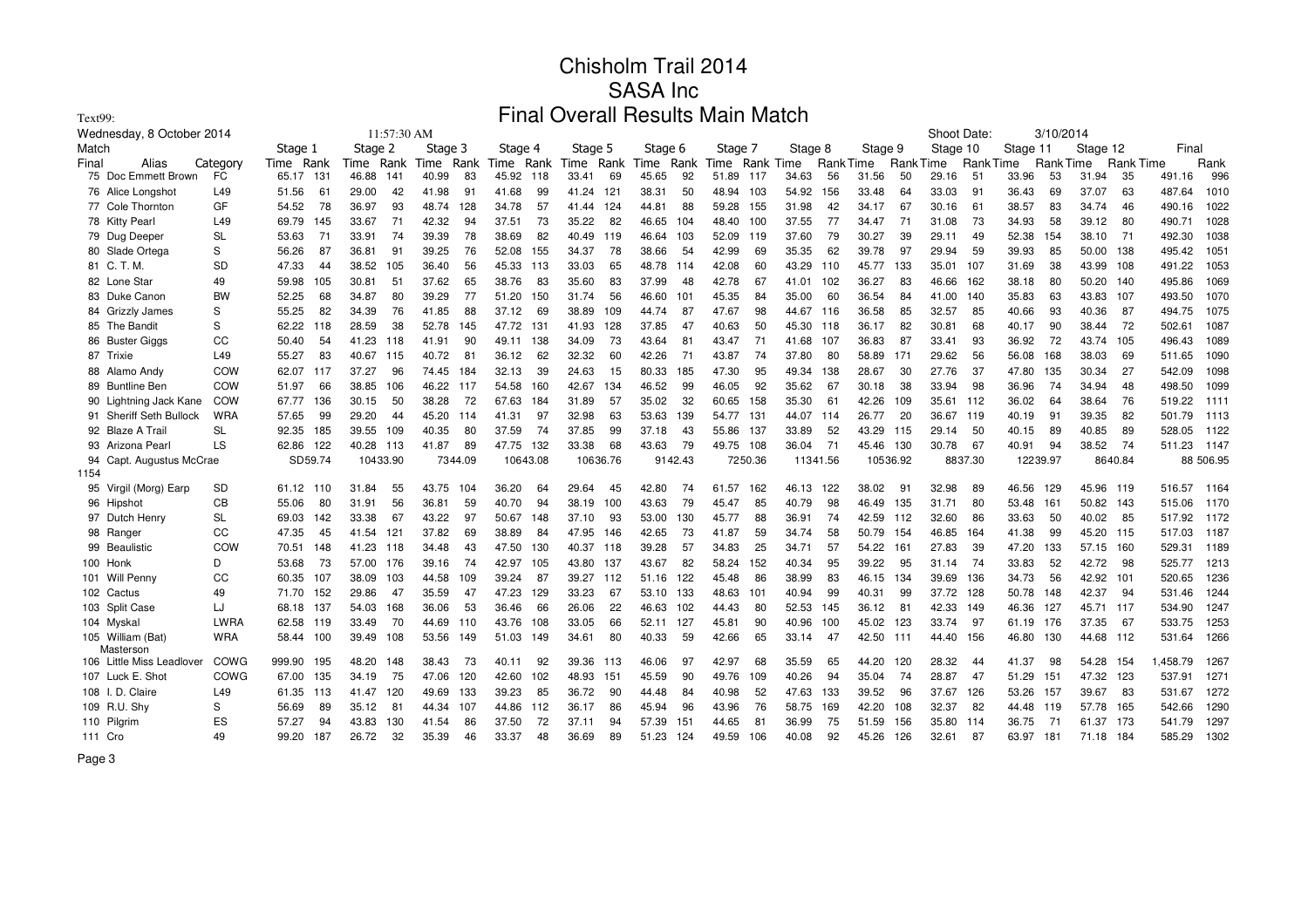| Text99:                      |             |              |               |              | Final          |              | <b>Overall Results Main Match</b> |                |               |               |                 |                 |                 |           |                  |          |      |
|------------------------------|-------------|--------------|---------------|--------------|----------------|--------------|-----------------------------------|----------------|---------------|---------------|-----------------|-----------------|-----------------|-----------|------------------|----------|------|
| Wednesday, 8 October 2014    |             |              | 11:57:31 AM   |              |                |              |                                   |                |               |               | Shoot Date:     |                 | 3/10/2014       |           |                  |          |      |
| Match                        |             | Stage 1      | Stage 2       | Stage 3      | Stage 4        | Stage 5      | Stage 6                           | Stage 7        | Stage 8       | Stage 9       | Stage 10        | Stage 11        |                 | Stage 12  |                  | Final    |      |
| Alias<br>Final               | Category    | Rank<br>Time | Rank<br>Time  | Rank<br>Time | Rank<br>Time   | Time Rank    | Rank<br>Time                      | Time Rank Time |               | Rank Time     | <b>RankTime</b> | <b>RankTime</b> | <b>RankTime</b> |           | <b>Rank Time</b> |          | Rank |
| 112 Miss Mollie              | <b>LWRA</b> | 56.74<br>90  | 35.71<br>86   | 43.24<br>98  | 39.54<br>88    | 41.33<br>122 | 55.05<br>145                      | 49.85<br>110   | 39.36<br>86   | 37.11<br>90   | 41.42           | 142<br>46.34    | 126             | 46.83 121 |                  | 532.52   | 1304 |
| 113 Clog Wog                 | FC          | 62.62<br>120 | 33.10<br>65   | 42.81<br>96  | 55.71<br>165   | 35.75<br>85  | 123<br>51.17                      | 44.98<br>82    | 56.23<br>160  | 34.32<br>69   | 50.89           | 172<br>49.27    | 143             | 34.96     | 49               | 551.81   | 1329 |
| 114 Crazy Bear Chris         | J           | 55.55<br>84  | 59.40<br>180  | 46.97<br>119 | 44.27<br>109   | 72<br>33.92  | 78<br>43.44                       | 56.89<br>146   | 152<br>54.19  | 29.71<br>36   | 29.76           | 57<br>51.08     | 149             | 52.39     | 147              | 557.57   | 1329 |
| 115 Hawken                   | COW         | 73.70<br>155 | 44.25<br>-131 | 47.68<br>122 | 45.96<br>119   | 60.23<br>176 | 36.54<br>38                       | 52.91<br>126   | 46.94<br>127  | 42.18<br>107  | 31.70           | 78<br>36.32     | 68              | 40.93     | 90               | 559.34   | 1337 |
| 116 Rick O'Shea              | CВ          | 64.35<br>126 | 35.71<br>86   | 47.96<br>125 | 48.75<br>- 137 | 42.18<br>130 | 53.75<br>$14^{\circ}$             | 48.98<br>104   | 96<br>40.57   | 45.41<br>129  | 33.73           | 39.06<br>96     | 84              | 42.99     | - 104            | 543.44   | 1358 |
| 117 Mrs H                    | GD          | 103<br>59.54 | 37.03<br>94   | 48.99<br>131 | 42.26<br>101   | 40.07<br>116 | 44.65<br>85                       | 51.39<br>116   | 43.53<br>112  | 48.05<br>147  | 37.89           | 129<br>46.95    | 132             | 44.38 109 |                  | 544.73   | 1375 |
| 118 Grizzly Wright           | F.          | 73.73<br>156 | 35.90<br>88   | 43.94<br>105 | 50.34<br>146   | 50.74<br>158 | 41.02<br>63                       | 45.16<br>83    | 33.82<br>51   | 48.17<br>148  | 52.22           | 176<br>43.68    | 115             | 42.66     | 95               | 561.38   | 1384 |
| 119 Big Mac                  | COW         | 51.87<br>65  | 36.09<br>89   | 51.55<br>142 | 36.50<br>68    | 43.43<br>136 | 81.56<br>186                      | 47.49<br>97    | 66<br>35.61   | 43.84<br>119  | 37.47           | 125<br>50.45    | 147             | 53.06     | 149              | 568.92   | 1389 |
| 120 Cummo                    | <b>SD</b>   | 57.46<br>98  | 52.94<br>165  | 48.87<br>129 | 40.93<br>96    | 39.14<br>110 | 41.88<br>68                       | 69.02<br>177   | 54.48<br>153  | 38.59<br>92   | 34.57           | 104<br>37.18    | -77             | 47.45     | 125              | 562.51   | 1394 |
| 121 Old Gringo               | ES          | 56.92<br>91  | 135<br>45.17  | 57.44<br>161 | 55.15<br>163   | 37.14<br>95  | 50.90<br>121                      | 57.82<br>148   | 40.69<br>97   | 40.99<br>102  | 32.40           | 83<br>42.44     | 109             | 45.24 116 |                  | 562.30   | 1421 |
| 122 Billy The Kid            | CВ          | 124<br>64.04 | 37.82<br>99   | 58.51<br>163 | 45.55<br>114   | 50.94<br>159 | 44.70<br>86                       | 55.51<br>134   | 40.20<br>93   | 41.36<br>105  | 45.77           | 160<br>36.99    | 75              | 44.55 110 |                  | 565.94   | 1422 |
| 123 Big Jake                 | J           | 81.65<br>166 | 37.56<br>98   | 75<br>39.20  | 46.39<br>120   | 55.07<br>168 | 71.12<br>179                      | 56.88<br>145   | 85<br>39.11   | 34.43<br>70   | 30.66           | 44.19<br>65     | 117             | 50.55 142 |                  | 586.81   | 1430 |
| 124 Dakota Dawn              | LS          | 59.37<br>102 | 36.93<br>92   | 42.15<br>93  | 42.74<br>103   | 65.52<br>184 | 46.95<br>105                      | 49.93<br>111   | 47.57<br>131  | 68.59<br>181  | 34.96           | 41.26<br>106    | 96              | 47.52     | 127              | 583.49   | 1431 |
| 125 Pasquinel                | S           | 51.78<br>62  | 185<br>64.77  | 46.18<br>116 | 37.72<br>75    | 55.41<br>169 | 53.03<br>131                      | 51.93<br>118   | 153<br>54.48  | 41.05<br>103  | 34.43           | 102<br>53.88    | 163             | 42.92 101 |                  | 587.58   | 1478 |
| 126 Fox                      | SD          | 60.88<br>109 | 46.63<br>139  | 56.56<br>157 | 44.83<br>111   | 34.30<br>77  | 59.40<br>159                      | 63.31<br>166   | 43.01<br>109  | 38.70<br>93   | 35.89           | 115<br>45.49    | 122             | 49.24     | 132              | 578.24   | 1489 |
| 127 Pistol Peter             | <b>SL</b>   | 61.80<br>115 | 55.52 171     | 47.79<br>123 | 35.15<br>59    | 142<br>45.44 | 53.39<br>136                      | 45.79<br>89    | 58.30<br>167  | 43.43<br>116  | 36.43<br>117    | 53.39           | 158             | 42.69     | 96               | 579.12   | 1489 |
| 128 Dallas Roarke            | LWRA        | 71.47<br>151 | 50.80<br>158  | 52.99<br>146 | 39.98<br>90    | 38.23<br>102 | 49.54<br>-117                     | 56.63<br>141   | 41.29<br>103  | 44.43<br>121  | 35.15           | 109<br>46.21    | 124             | 47.63 129 |                  | 574.35   | 1491 |
| 129 Will E Doo               | GF          | 57.23<br>93  | 37.95<br>101  | 47.83<br>124 | 49.20<br>140   | 50.21<br>154 | 53.55<br>138                      | 150<br>57.92   | 40.97<br>101  | 47.66<br>143  | 37.71           | 127<br>41.96    | 106             | 48.60 130 |                  | 570.79   | 1507 |
| 130 O. K. Carol              | LS          | 57.40<br>97  | 37.96<br>102  | 53.38<br>148 | 123<br>46.49   | 38.21<br>101 | 89.01<br>189                      | 52.47<br>124   | 49.85<br>140  | 48.50<br>149  | 39.44<br>135    | 47.98           | 137             | 38.08     | 70               | 598.77   | 1515 |
| 131 Jesse James              | <b>GFS</b>  | 61.83<br>116 | 49.26<br>156  | 43.65<br>102 | 46.78<br>125   | 133<br>42.58 | 42.21<br>70                       | 56.08<br>139   | 166<br>58.04  | 45.07<br>124  | 38.93           | 133<br>41.94    | 105             | 52.46     | 148              | 578.83   | 1517 |
| 132 Mud                      | F.          | 133<br>65.60 | 35.29<br>82   | 49.72<br>134 | 45.71<br>116   | 54.07<br>165 | 48.34<br>111                      | 64.97<br>168   | 47.09<br>128  | 49.45<br>150  | 34.14<br>101    | 43.08           | 111             | 45.88 118 |                  | 583.34   | 1517 |
| 133 Zerelda James            | LS          | 88<br>56.31  | 37.50<br>97   | 42.07<br>92  | 57.21<br>168   | 48.31<br>147 | 52.73<br>128                      | 130<br>53.99   | 41.53<br>104  | 59.14<br>173  | 43.54           | 153<br>41.85    | 104             | 49.74 137 |                  | 583.92   | 1521 |
| 134 Sister Sarah Carnegie LG |             | 134<br>66.52 | 122<br>42.06  | 53.75<br>151 | 47.22<br>128   | 39.22<br>111 | 45.64<br>91                       | 125<br>52.49   | 78<br>37.59   | 54.49<br>162  | 42.08           | 47.95<br>146    | 136             | 50.97     | 144              | 579.98   | 1528 |
| 135 Hoss Bess                | SD          | 90.53<br>184 | 48.89<br>153  | 43.30<br>-99 | 50.08<br>145   | 39.47 115    | 50.85<br>120                      | 52.34<br>122   | 48.39<br>136  | 40.09<br>98   | 49.99           | 169<br>43.54    | 114             | 42.15     | 93               | 599.62   | 1548 |
| 136 Deadly Darryl            | 49          | 83.76<br>172 | 43.11<br>127  | 126<br>48.68 | 47.05<br>126   | 50.51<br>156 | 156<br>59.03                      | 56.82<br>144   | 44.26<br>115  | 35.17<br>76   | 30.56           | 64<br>43.47     | 113             | 61.87 174 |                  | 604.29   | 1549 |
| 137 Coachman                 | <b>SL</b>   | 61.30 112    | 46.15<br>138  | 50.97<br>141 | 40.91<br>95    | 37.46<br>97  | 53.92<br>142                      | 60.70<br>159   | 43.48<br>-111 | 42.84<br>113  | 61.89           | 189<br>46.53    | 128             | 49.32 133 |                  | 595.47   | 1558 |
| 138 Aspen Filly              | BWL         | 85.73 175    | 48.68<br>152  | 51.89<br>144 | 35.49<br>61    | 50.23<br>155 | 59.53<br>160                      | 153<br>58.44   | 39.67<br>89   | 49.52<br>151  | 38.20           | 130<br>41.67    | 101             | 41.26     | 91               | 600.31   | 1562 |
| 139 Rattles                  | GF          | 71.75 153    | 40.34 114     | 43.50<br>101 | 42.87<br>104   | 125<br>41.46 | 56.73<br>150                      | 120<br>52.12   | 47.73<br>134  | 109.71<br>194 | 31.82           | 81<br>46.16     | 123             | 59.63 169 |                  | 643.82   | 1568 |
| 140 Sunrise Ned              | GF          | 57.37<br>96  | 38.26<br>104  | 51.68<br>143 | 51.61<br>151   | 55.64<br>171 | 48.78<br>114                      | 49.74<br>107   | 67.94<br>179  | 47.30<br>141  | 35.45<br>110    | 48.04           | 138             | 49.42 134 |                  | 601.23   | 1588 |
| 141 Trail Rider              | S           | 82.88<br>168 | 58<br>32.30   | 50.02<br>136 | 49.71<br>143   | 42.23<br>131 | 62.13<br>162                      | 47.88<br>99    | 53.44<br>149  | 41.77<br>106  | 35.03           | 108<br>53.43    | 159             | 63.85 176 |                  | 614.67   | 1595 |
| 142 Squints                  | ES          | 69.85<br>146 | 48.04<br>146  | 121<br>47.46 | 48.54<br>135   | 57.14<br>173 | 45.82<br>94                       | 51.13<br>115   | 72.71<br>185  | 64.14<br>177  | 33.95           | 99<br>47.33     | 134             | 39.08     | 78               | 625.19   | 1603 |
| 143 El Hombre                | FC          | 81.35<br>165 | 31.66<br>54   | 70.18<br>183 | 48.35<br>134   | 37.37<br>96  | 59.19<br>158                      | 50.62<br>114   | 51.01<br>142  | 47.25<br>140  | 36.75           | 120<br>42.69    | 110             | 77.79 191 |                  | 634.21   | 1607 |
| 144 Boss Hoss                | <b>WRA</b>  | 64.75<br>129 | 50.95<br>159  | 44.73<br>111 | 55.95<br>167   | 30.52<br>51  | 48.71 113                         | 68.32<br>174   | 80.69<br>189  | 47.04<br>139  | 39.70           | 137<br>40.13    | 88              | 54.10 152 |                  | 625.59   | 1609 |
| 145 Amazed                   | LWRA        | 63.59<br>123 | 69.58<br>188  | 43.40<br>100 | 67.50<br>183   | 41.42<br>123 | 47.36<br>108                      | 50.33<br>112   | 47.83<br>135  | 40.33<br>100  | 50.27<br>171    | 53.97           | 164             | 44.80 113 |                  | 620.38   | 1620 |
| 146 Mrs Mac                  | GD          | 62.64<br>121 | 45.56<br>136  | 60.13<br>170 | 46.42<br>121   | 41.77<br>127 | 53.49<br>137                      | 63.59<br>167   | 54.66<br>155  | 44.74<br>122  | 36.92<br>121    | 43.42           | 112             | 53.71     | - 151            | 607.05   | 1640 |
| 147 Cheyenne Jack            | L49         | 150<br>71.23 | 47.28<br>142  | 54.37<br>153 | 59.76<br>171   | 38.76<br>108 | 46.57<br>100                      | 73.30<br>182   | 39.89<br>91   | 45.27<br>127  | 38.96           | 134<br>52.06    | 152             | 49.43 135 |                  | 616.88   | 1645 |
| 148 Stan Wellback            | GF          | 69.00<br>141 | 63.00<br>183  | 43.65<br>102 | 46.45<br>122   | 50<br>30.17  | 56.27<br>147                      | 47.27<br>94    | 52.33<br>144  | 153<br>50.16  | 46.54<br>161    | 52.68           | 155             | 999.90    | 195              | 1,557.42 | 1647 |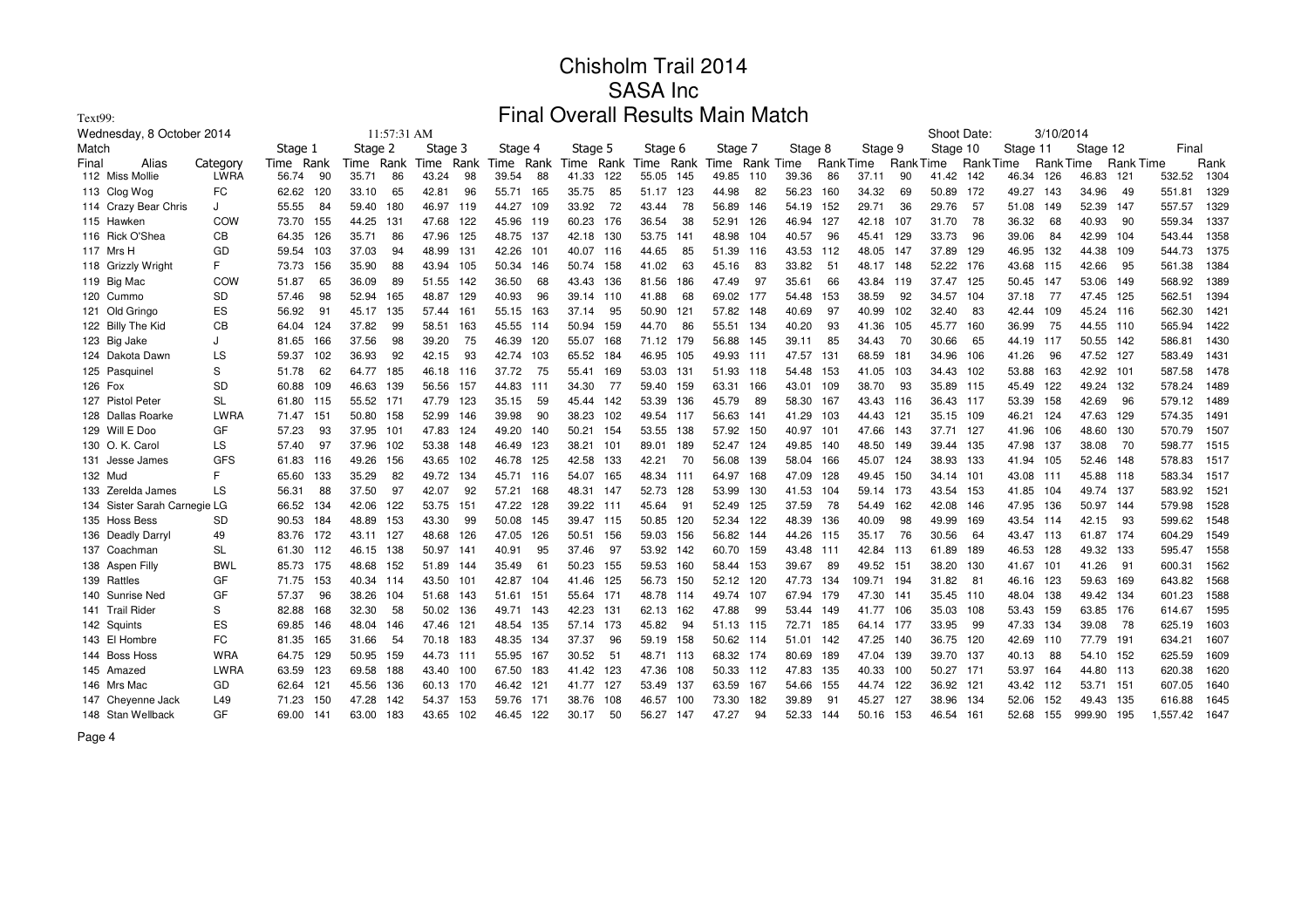| Text99:                          |                 |           |     |           |             |         |      | Final     |      |                |     |           |      | <b>Overall Results Main Match</b> |       |           |                  |         |                 |             |                 |          |           |           |                  |             |      |
|----------------------------------|-----------------|-----------|-----|-----------|-------------|---------|------|-----------|------|----------------|-----|-----------|------|-----------------------------------|-------|-----------|------------------|---------|-----------------|-------------|-----------------|----------|-----------|-----------|------------------|-------------|------|
| Wednesday, 8 October 2014        |                 |           |     |           | 11:57:32 AM |         |      |           |      |                |     |           |      |                                   |       |           |                  |         |                 | Shoot Date: |                 |          | 3/10/2014 |           |                  |             |      |
| Match                            |                 | Stage 1   |     | Stage 2   |             | Stage 3 |      | Stage 4   |      | Stage 5        |     | Stage 6   |      | Stage 7                           |       | Stage 8   |                  | Stage 9 |                 | Stage 10    |                 | Stage 11 |           | Stage 12  |                  | Final       |      |
| Final<br>Alias                   | Category        | Time Rank |     | Time Rank |             | Time    | Rank | Time Rank |      | Time Rank Time |     |           | Rank | Time                              |       | Rank Time | <b>Rank Time</b> |         | <b>RankTime</b> |             | <b>RankTime</b> |          | Rank Time |           | <b>Rank Time</b> |             | Rank |
| 149 Breedin The Kid              | COW             | 61.53     | 114 | 53.30     | 167         | 46.67   | 118  | 41.95     | 100  | 50.54          | 157 | 58.41     | 154  | 66.52                             | - 170 | 47.50     | 130              | 45.69   | 131             | 43.49       | 152             | 49.26    | 142       | 47.46     | 126              | 612.32      | 1661 |
| 150 Phillips                     | D               | 69.16 143 |     | 42.76 125 |             | 49.80   | 135  | 41.34     | 98   | 44.03 139      |     | 56.45     | 148  | 58.21                             | - 151 | 48.83     | 137              | 52.25   | 157             | 34.89       | 105             | 56.02    | 167       | 57.30 162 |                  | 611.04      | 1667 |
| 151 H                            | ES              | 70.43 147 |     | 41.06 117 |             | 70.01   | 182  | 51.73     | 153  | 42.42 132      |     | 64.92     | 170  | 55.55                             | - 135 | 45.47 119 |                  | 43.53   | 117             | 34.47       | 103             | 50.03    | 146       | 60.99 171 |                  | 630.61      | 1692 |
| 152 Coyote Baz                   | 49              | 71.02     | 149 | 37.88     | 100         | 50.05   | 137  | 53.01     | -157 | 49.24 152      |     | 59.03     | 156  | 56.92                             | -147  | 68.55     | 180              | 41.34   | 104             | 34.04       | 100             | 58.16    | 170       | 54.88 156 |                  | 634.12      | 1708 |
| 153 War Horse                    | S               | 57.34     | 95  | 57.54     | 177         | 57.32   | 160  | 51.62     | 152  | 38.45          | 103 | 63.93     | 166  | 52.28                             | - 121 | 50.12     | 141              | 46.62   | 136             | 43.72 154   |                 | 52.35    | 153       | 57.99     | 166              | 629.28      | 1724 |
| 154 Bisbee Kid                   | ES              | 68.77     | 140 | 68.60     | 187         | 44.84   | 112  | 48.60     | 136  | 88.10 193      |     | 53.68     | 140  | 56.74 143                         |       | 56.33     | 162              | 47.56   | 142             | 41.67       | 143             | 41.33    | 97        | 49.50     | 136              | 665.72      | 1731 |
| 155 Dusty Fog                    | <b>GFS</b>      | 61.12 110 |     | 48.39     | 150         | 56.04   | 156  | 77.26     | 190  | 63.62 181      |     | 56.21     | 146  | 53.61 128                         |       | 43.94 113 |                  | 56.53   | 166             | 37.36       | 124             | 42.33    | 107       | 57.22 161 |                  | 653.63      | 1732 |
| 156 Terrible George<br>Atholwold | <b>WRA</b>      | 64.52 127 |     | 43.55     | 129         | 48.98   | 130  | 50.40 147 |      | 44.02 138      |     | 63.03     | 165  | 61.78 165                         |       | 46.87     | 126              | 52.85   | 160             | 95.41       | 194             | 45.13    | 120       | 49.21 131 |                  | 665.75      | 1732 |
| 157 Jackrabbit Johnny            | GFS             | 64.85     | 130 | 43.03 126 |             | 59.26   | 165  | 57.74 169 |      | 38.48          | 104 | 68.24 175 |      | 55.55                             | 135   | 49.63     | 139              | 47.75   | 144             | 37.30       | 122             | 53.44    | 160       | 61.07 172 |                  | 636.34 1741 |      |
| 158 Toukal Kate                  | L49             | 64.20 125 |     | 51.63     | 162         | 48.69   | 127  | 45.77 117 |      | 41.94 129      |     | 47.27     | 107  | 53.76                             | 129   | 63.31     | 175              | 56.93   | 168             | 67.16       | 191             | 81.58    | 192       | 54.62 155 |                  | 676.86      | 1777 |
| 159 Festus                       | J               | 68.63     | 139 | 44.68     | 133         | 65.29   | 179  | 61.47 175 |      | 41.72          | 126 | 49.13     | 116  | 72.54                             | 181   | 61.42     | 172              | 64.53   | 178             | 40.76       | 139             | 48.31    | 141       | 44.61 111 |                  | 663.09      | 1790 |
| 160 Captain J. C. Jackson ES     |                 | 83.15     | 169 | 43.53     | 128         | 63.36   | 177  | 53.66     | 159  | 44.58          | 140 | 52.92     | 129  | 59.56                             | - 157 | 44.77     | 117              | 45.71   | 132             | 44.63       | - 157           | 59.49    | - 171     | 56.63 158 |                  | 651.99      | 1794 |
| 161 Mister Longcolt              | <b>BW</b>       | 64.73     | 128 | 54.53     | 169         | 77.87   | 188  | 51.94     | 154  | 48.38          | 148 | 52.01     | 126  | 52.37                             | 123   | 56.94     | 164              | 60.17   | 174             | 41.97       | - 145           | 45.22    | 121       | 57.33 163 |                  | 663.46      | 1803 |
| 162 Bad Al Zima                  | GP              | 75.87     | 158 | 53.16     | 166         | 60.44   | 171  | 45.57 115 |      | 53.57          | 164 | 64.28     | 168  | 55.22                             | 133   | 46.42     | 125              | 48.01   | 146             | 74.96       | 192             | 50.00    | 145       | 47.42 124 |                  | 674.92      | 1807 |
| 163 Banjo Bill Jackson           | D               | 102.02    | 189 | 60.78     | 182         | 53.63   | 150  | 43.51 107 |      | 45.35          | 141 | 58.12     | 153  | 54.80                             | 132   | 85.66     | 191              | 55.49   | 164             | 42.55       | 150             | 46.29    | 125       | 50.52 141 |                  | 698.72      | 1825 |
| 164 Sassy Belle                  | LWRA            | 115.01    | 192 | 48.96     | 155         | 53.05   | 147  | 47.05     | 126  | 52.47          | 163 | 64.76     | 169  | 57.83                             | 149   | 53.34     | 148              | 47.92   | 145             | 46.73       | 163             | 51.09    | 150       | 46.43 120 |                  | 684.64      | 1827 |
| 165 KT                           | <b>BG</b>       | 74.11 157 |     | 50.15     | 157         | 54.59   | 154  | 49.35     | 141  | 54.33          | 166 | 62.33     | 163  | 49.28                             | 105   | 64.72 177 |                  | 56.28   | 165             | 44.22       | 155             | 43.73    | 116       | 64.94 179 |                  | 668.03      | 1835 |
| 166 Mollie Johnson               | <b>LWRA</b>     | 85.25 174 |     | 48.93     | 154         | 50.10   | 138  | 95.28     | 193  | 51.48          | 160 | 54.23     | 144  | 94.23                             | 189   | 51.71 143 |                  | 69.95   | 183             | 36.41       | 116             | 49.89    | 144       | 42.93 103 |                  | 730.39      | 1841 |
| 167 Gypsy Kid                    | S               | 82.40 167 |     | 48.16 147 |             | 59.70   | 168  | 59.52 170 |      | 55.56 170      |     | 66.29     | 171  | 69.08 178                         |       | 56.44     | 163              | 43.24   | -114            | 41.87       | -144            | 44.25    | 118       | 51.93 146 |                  | 678.44      | 1856 |
| 168 Chic Chic Boom               | <b>LWRA</b>     | 68.31     | 138 | 51.07     | 160         | 50.89   | 140  | 49.69     | 142  | 46.11          | 143 | 54.05     | 143  | 68.37 175                         |       | 65.55     | 178              | 64.96   | 180             | 52.55       | 177             | 53.62    | 162       | 47.29 122 |                  | 672.46      | 1860 |
| 169 Tony Diablo                  | D               | 65.58     | 132 | 56.34     | 174         | 61.83   | 174  | 38.53     | 80   | 40.33 117      |     | 66.53     | 172  | 61.23                             | 161   | 55.45     | 158              | 72.02   | 185             | 42.31       | 148             | 64.25    | 183       | 64.73 178 |                  | 689.13      | 1862 |
| 170 Doc Carnegie                 | CC              | 69.27     | 144 | 57.54     | 177         | 59.54   | 167  | 52.22     | 156  | 46.17          | 144 | 57.75     | 152  | 67.99                             | 172   | 45.74     | 120              | 69.97   | 184             | 38.25       | 131             | 62.31    | 177       | 50.06 139 |                  | 676.81      | 1863 |
| 171 Sidewinder Sam               | F.              | 55.15     | -81 | 55.36     | 170         | 75.39   | 186  | 55.71     | 165  | 54.77          | 167 | 53.05     | 132  | 61.69                             | - 163 | 47.10     | 129              | 99.40   | 193             | 49.30       | 168             | 54.63    | 165       | 54.25 153 |                  | 715.80      | 1872 |
| 172 Montana Lily                 | CG              | 72.68     | 154 | 44.58     | 132         | 59.28   | 166  | 48.01     | 133  | 52.28          | 162 | 91.42     | 191  | 56.18 140                         |       | 63.28     | 174              | 50.04   | 152             | 53.43 178   |                 | 41.71    | 102       | 95.24 194 |                  | 728.13      | 1878 |
| 173 Pistol Packin Pixie          | L <sub>49</sub> | 79.84     | 161 | 48.55     | 151         | 44.35   | 108  | 61.88     | 176  | 51.57          | 161 | 81.68     | 187  | 66.23                             | 169   | 76.56     | 187              | 51.18   | 155             | 43.29       | 151             | 53.08    | 156       | 53.45 150 |                  | 711.66      | 1912 |
| 174 Stone Cold                   | D               | 79.51     | 160 | 46.78     | 140         | 57.05   | 158  | 76.85     | 189  | 82.51          | 192 | 111.30    | 194  | 82.69                             | 187   | 53.95     | 151              | 58.67   | 170             | 47.51       | 166             | 30.72    | 35        | 59.75 170 |                  | 787.29      | 1912 |
| 175 Phil Graves                  | <b>SL</b>       | 134.01    | 194 | 63.42 184 |             | 55.99   | 155  | 46.76     | 124  | 64.56          | 183 | 69.35     | 177  | 53.15                             | 127   | 53.00     | 147              | 46.80   | 137             | 45.18       | 158             | 57.15    | 169       | 57.03 159 |                  | 746.40      | 1914 |
| 176 The Caretaker                | CВ              | 90.49     | 183 | 47.52 143 |             | 50.83   | 139  | 62.68     | 177  | 64.03          | 182 | 62.90     | 164  | 56.72 142                         |       | 60.52     | 170              | 69.53   | 182             | 40.18       | 138             | 60.51    | 172       | 47.57 128 |                  | 713.48      | 1920 |
| 177 Lois Lane                    | L49             | 89.94     | 181 | 51.75     | 163         | 62.16   | 175  | 55.27 164 |      | 46.99          | 145 | 49.71     | 118  | 60.78 160                         |       | 61.38     | 171              | 58.94   | 172             | 53.90       | 180             | 60.84    | 173       | 57.76 164 |                  | 709.42      | 1966 |
| 178 Whiskey Rae                  | COWG            | 101.18    | 188 | 45.78     | 137         | 68.46   | 181  | 59.79     | 172  | 73.23          | 187 | 51.76     | 125  | 68.37 175                         |       | 63.63     | 176              | 78.62   | 189             | 57.75       | 183             | 37.38    | 78        | 64.00 177 |                  | 769.95      | 1968 |
| 179 Lethal Lilly                 | <b>BG</b>       | 84.50     | 173 | 48.37     | 149         | 58.44   | 162  | 61.41 174 |      | 43.01          | 135 | 77.72     | 184  | 67.64 171                         |       | 71.37     | 183              | 75.55   | 186             | 51.31       | 173             | 72.89    | 188       | 51.38 145 |                  | 763.59      | 2023 |
| 180 Mumma Err                    | L49             | 96.17 186 |     | 45.04     | 134         | 54.31   | 152  | 70.80     | 186  | 49.98          | 153 | 66.80     | 173  | 74.58                             | 184   | 58.59     | 168              | 52.38   | 158             | 53.66       | 179             | 70.25    | 186       | 73.10 185 |                  | 765.66      | 2044 |
| 181 Lucky Banjora                | <b>LWRA</b>     | 80.71     | 163 | 79.32     | 190         | 58.58   | 164  | 84.85     | 192  | 56.89 172      |     | 64.19     | 167  | 59.22 154                         |       | 74.00     | 186              | 45.10   | 125             | 51.95       | 175             | 61.13    | 175       | 80.74 192 |                  | 796.68      | 2055 |
| 182 Dakota Dennis                | <b>SL</b>       | 89.53     | 178 | 47.97     | 145         | 57.09   | 159  | 50.04 144 |      | 48.54 149      |     | 69.08     | 176  | 115.54                            | 193   | 68.85     | 181              | 62.86   | 176             | 59.77 186   |                 | 63.65    | 180       | 76.34 188 |                  | 809.26      | 2055 |
| 183 Crowbar                      | CB              | 87.80     | 176 | 55.84     | 172         | 62.28   | 176  | 63.32     | 179  | 67.99          | 185 | 66.92     | 174  | 74.47                             | 183   | 53.77     | 150              | 52.83   | 159             | 46.93       | 165             | 61.04    | 174       | 68.58     | 183              | 761.77      | 2076 |
| 184 Frayed Knot                  | J               | 75.91     | 159 | 56.81     | 175         | 61.53   | 172  | 64.38     | 181  | 48.66          | 150 | 70.82     | 178  | 78.08                             | 186   | 57.50     | 165              | 54.54   | 163             | 50.26       | 170             | 74.38    | 190       | 76.59     | 189              | 769.46      | 2078 |
| 185 Henry Ford                   | 49              | 89.85     | 180 | 60.29     | 181         | 74.55   | 185  | 54.85     | 162  | 63.25          | 179 | 109.32    | 193  | 68.11                             | 173   | 90.44     | 193              | 45.35   | 128             | 45.71       | 159             | 72.62    | 187       | 62.28 175 |                  | 836.62      | 2095 |